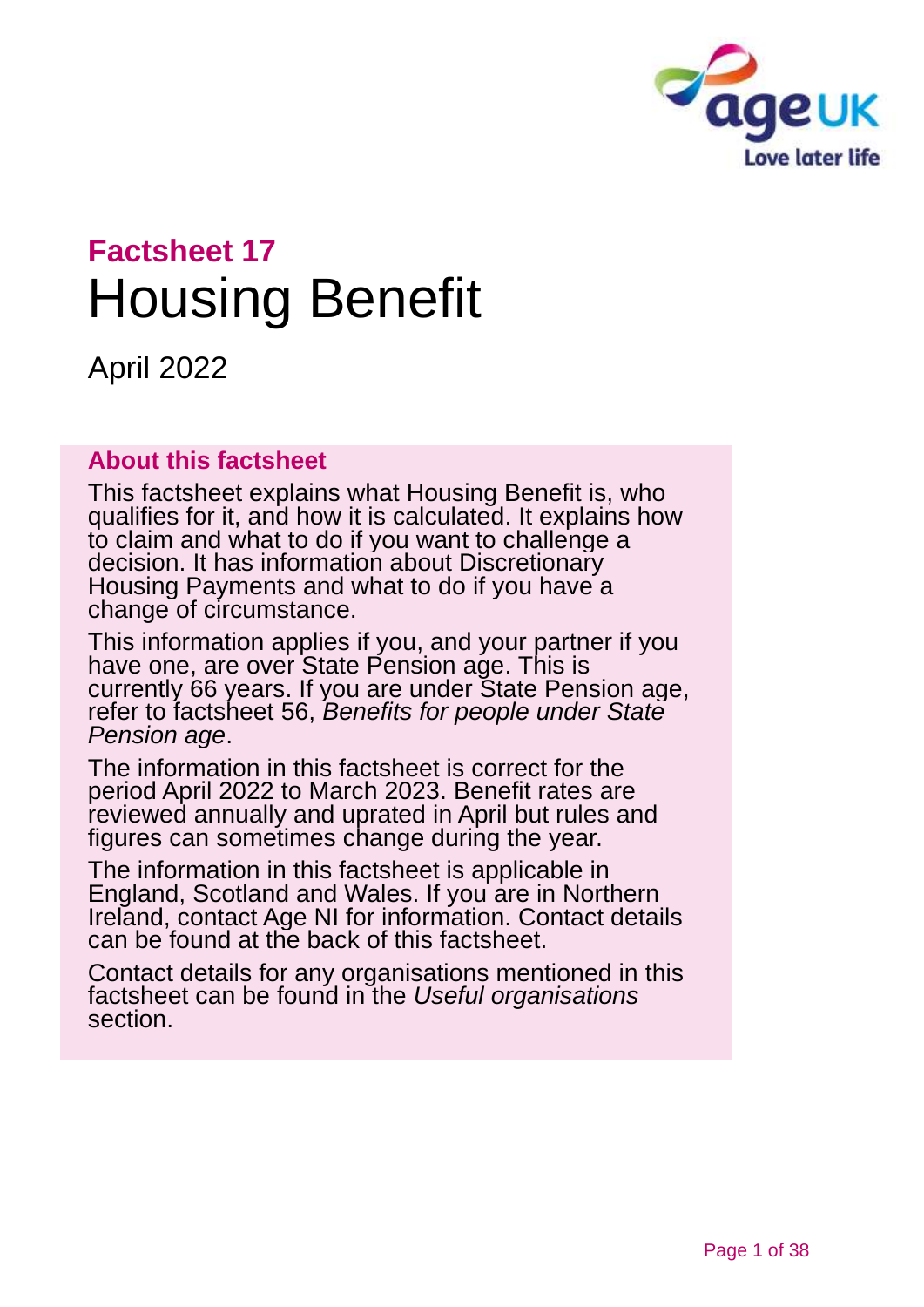# **Contents**

| 1 What is Housing Benefit?                                            | 4  |
|-----------------------------------------------------------------------|----|
| 2 Who qualifies for HB?                                               | 4  |
| 2.1 Basic requirements                                                | 4  |
| 2.2 State Pension age                                                 | 5  |
| 2.3 Mixed age couples                                                 | 5  |
| 2.4 Liable to pay rent or housing costs                               | 6  |
| 2.5 Income-related criteria                                           | 7  |
| 2.6 Residence and immigration requirements                            | 7  |
| 3 How is HB calculated?                                               | 7  |
| 4 How to claim                                                        | 23 |
| 4.1 Information to support your claim                                 | 23 |
| 4.2 Backdating                                                        | 24 |
| 4.3 How long will the claim take?                                     | 24 |
| 5 Decisions and payments                                              | 24 |
| 5.1 If you disagree with a decision about your<br>benefit             | 25 |
| 5.2 Payment                                                           | 25 |
| 5.3 Continuing payments when you claim Pension<br><b>Credit</b>       | 26 |
| 5.4 Overpayments                                                      | 26 |
| 5.5 Discretionary Housing Payments                                    | 27 |
| <b>6 Changes of circumstances</b>                                     | 28 |
| 6.1 Reporting changes if you are not getting<br><b>Pension Credit</b> | 28 |
| 6.2 Reporting changes if you are getting Pension<br>Credit            | 29 |
| 6.3 Changes to non-dependant deductions                               | 30 |
| 6.4 Temporary absence from home                                       | 30 |
| 6.5 Moving home                                                       | 31 |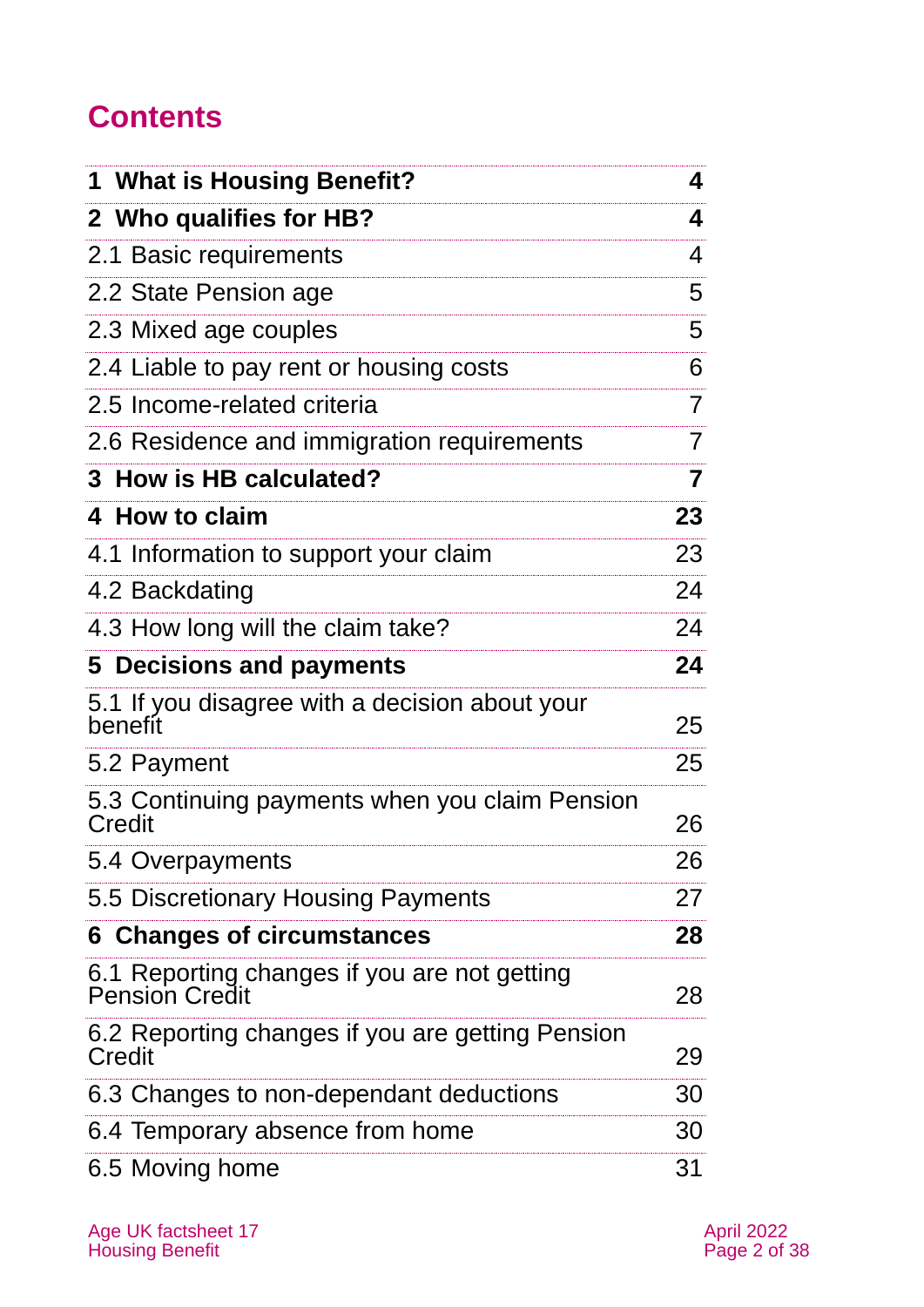| 6.6 If your HB stops and you are a mixed age<br>couple | 31 |
|--------------------------------------------------------|----|
| 6.7 Forming a mixed-age couple when claiming HB        | 32 |
| 6.8 Changes in the Local Housing Allowance rate        | 32 |
| 6.9 New determinations by the Rent Officer             | 32 |
| <b>7 DWP Guidance</b>                                  | 32 |
| Useful organisations                                   | 35 |
| Age UK                                                 | 37 |
| Support our work                                       | 37 |

# **Glossary**

- AA Attendance Allowance
- ADP Adult Disability Payment
- AFIP Armed Forces Independence Payment
- CA Carer's Allowance
- DHP Discretionary Housing Payment
- DLA Disability Living Allowance
- DWP Department for Work & Pensions
- EEA European Economic Area
- ESA Employment and Support Allowance
- HB Housing Benefit
- JSA Jobseeker's Allowance
- LHA Local Housing Allowance
- PC Pension Credit
- PIP Personal Independence Payment
- <span id="page-2-0"></span>UC – Universal Credit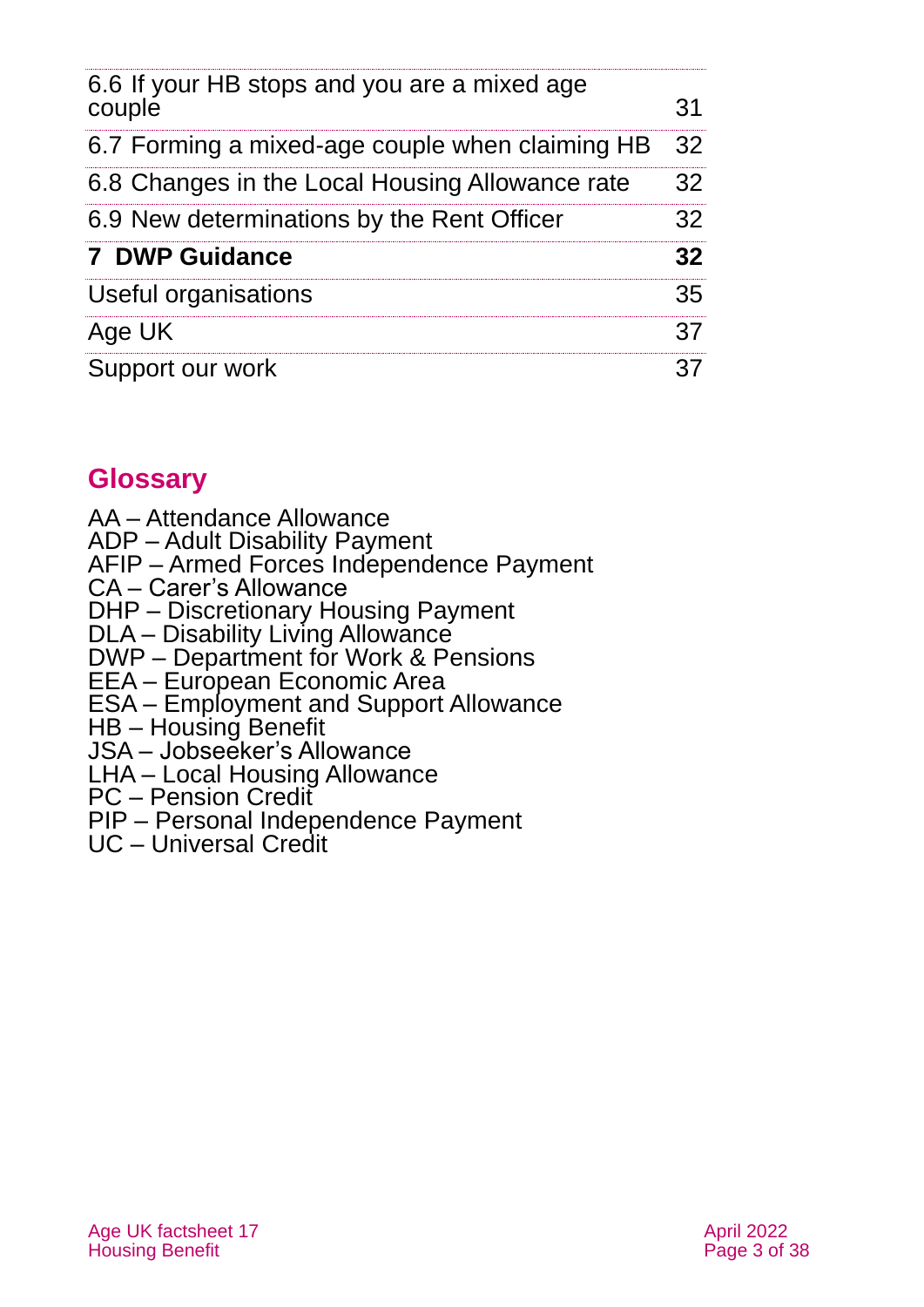# **1 What is Housing Benefit?**

Housing Benefit (HB) provides help with rent and some service charges and is administered by local authorities. HB is not taxable and does not depend on your National Insurance contributions. You can receive it if you are working but most of your earnings are taken into account.

# <span id="page-3-0"></span>**2 Who qualifies for HB?**

The rules in this factsheet apply if you have reached State Pension age. If you are eligible, the claim is for *'pension age'* HB. This is different to *'working age'* HB which applies to people under State Pension age. If this is the case, see factsheet 56, *[Benefits for people](https://www.ageuk.org.uk/globalassets/age-uk/documents/factsheets/fs56-benefits-for-people-under-state-pension-age.pdf)  [under State Pension age](https://www.ageuk.org.uk/globalassets/age-uk/documents/factsheets/fs56-benefits-for-people-under-state-pension-age.pdf)* as the rules are different and you may need to claim Universal Credit instead.

You claim HB as a single person or jointly as a couple if you have a partner. Your partner is your husband, wife, civil partner, or someone you live with as though you are married or civil partners. If you have a partner, the income and capital of both of you is taken into account when your HB award is calculated. Only one of you can claim HB, although both of you may need to sign the claim form.

If you live with someone who is not your partner, such as a friend or relative and you have a joint tenancy, you are assessed separately and each can apply for HB. If you live with someone who is not your partner, and one of you is a sole tenant, that person can apply. The other person is treated as a non-dependant.

# **2.1 Basic requirements**

To claim HB, you must:

⚫ have reached State Pension age (see [section 2.2](#page-4-0) and, if you are a couple and one of you is under this age, see [section 2.3\)](#page-4-1)

**Note:** if you are claiming working age HB as a couple and one of you reaches State Pension age, you may be able to continue claiming depending on your circumstances. See factsheet 56, *[Benefits for people](https://www.ageuk.org.uk/globalassets/age-uk/documents/factsheets/fs56-benefits-for-people-under-state-pension-age.pdf)  [under State Pension age](https://www.ageuk.org.uk/globalassets/age-uk/documents/factsheets/fs56-benefits-for-people-under-state-pension-age.pdf)*.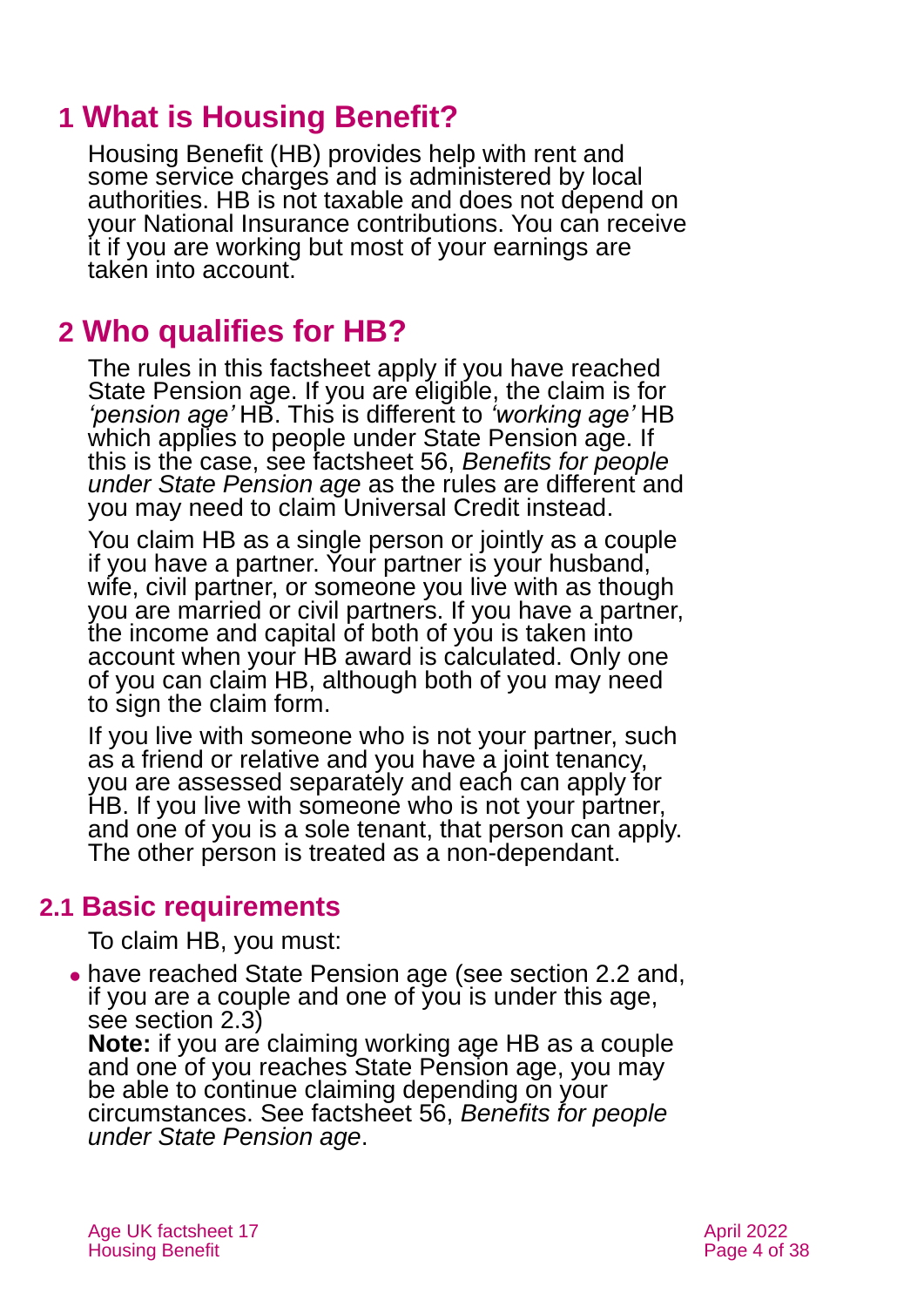- ⚫ be liable or treated as liable to pay rent for the accommodation normally occupied by you and your family (see [section 2.4\)](#page-5-0)
- ⚫ meet the income-related criteria (see [section 2.5\)](#page-6-1) and
- ⚫ be habitually resident and not subject to immigration control (see [section](#page-6-2) 2.6).

# <span id="page-4-0"></span>**2.2 State Pension age**

If you are single, you can claim HB when you reach State Pension age, as set out in the table below based on your date of birth.

If you are a couple, you can claim HB when you both reach State Pension age. Check the date of birth of the younger partner in the table below to see when you can make a claim.

| Date of Birth                                            | Date you can claim<br><b>HR</b> |  |  |
|----------------------------------------------------------|---------------------------------|--|--|
| Before 6 October 1954                                    | You can claim now               |  |  |
| 6 October 1954 to 5 April 1960 66 <sup>th</sup> birthday |                                 |  |  |

#### **State Pension age increases**

From 6 May 2026, State Pension age starts rising again and will reach 67 by 6 March 2028 (affecting anyone born between 6 April 1960 and 5 April 1977).

You can find your own State Pension age and the date you reach it by using the calculator at *[www.gov.uk/calculate-state-pension](http://www.gov.uk/calculate-state-pension)* or by phoning the Future Pension Centre on 0800 731 0175.

# <span id="page-4-1"></span>**2.3 Mixed age couples**

A mixed age couple is where one person is over State Pension age and the other person is under. Since May 2019, couples making a new benefit claim must claim Universal Credit (UC) rather than HB or Pension Credit (PC), until both members of the couple reach State Pension age.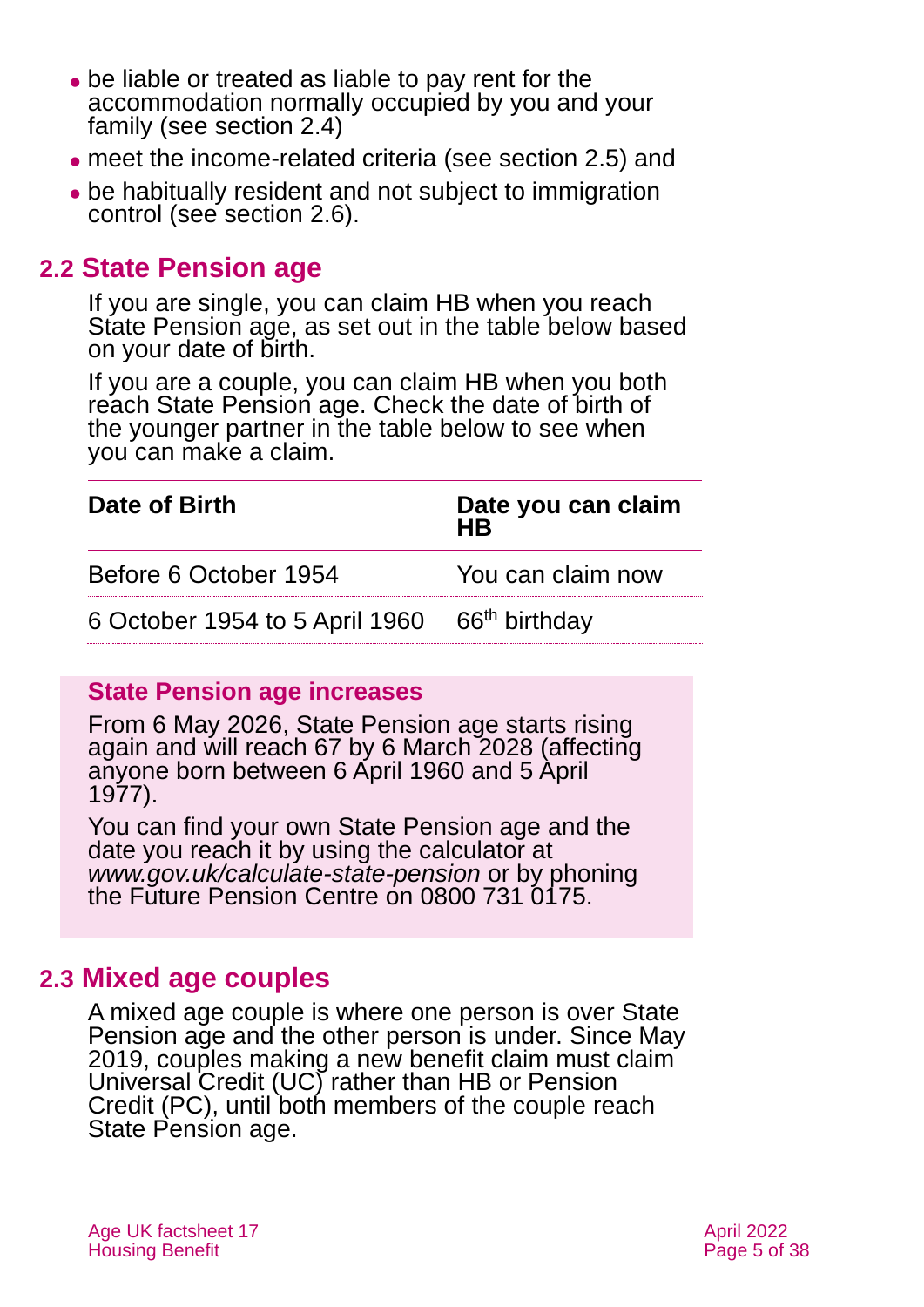Existing mixed age couples claiming HB and PC can stay on these benefits as long as they remain entitled to them. Any break in entitlement, even for one day, means these '*savings provisions*' can be lost and you may need to claim UC instead.

A break in your HB claim may be due to hospital admission or a temporary absence abroad for example. This also applies if you move to a different local authority area. However, provided you retain continuous entitlement to either PC or HB, you should be able to reclaim the other benefit at a later date.

If there has been a break in your claim, or you are expecting one, seek specialist advice to determine your options.

# <span id="page-5-0"></span>**2.4 Liable to pay rent or housing costs**

You do not need to have a written tenancy agreement but you must have a legal obligation or duty to pay rent, which can be made up of license charges, permission to occupy charges, or use and occupation charges.

You can get HB towards the following types of housing costs:

- ⚫ rent and some types of service charges
- ⚫ accommodation charges if you are a boarder or you live in bed and breakfast accommodation or a hostel
- ⚫ payments for charitable almshouse accommodation
- ⚫ houseboat mooring charges, even if you own your houseboat
- ⚫ caravan or mobile home site charges even if you own your caravan or mobile home.

You cannot usually get HB to help with:

- ⚫ care home fees if you are resident in a care home
- ground rent if you own your own home you may be able to get help with housing costs through PC
- ⚫ rent if you live in the same household as your landlord and your landlord is a close relative (for example, son, daughter, brother, sister)
- rent if you do not have a commercial rent agreement or the agreement was set up to take advantage of the HB system (a contrived tenancy).

For more information, see the DWP Guidance in [section 7.](#page-31-0)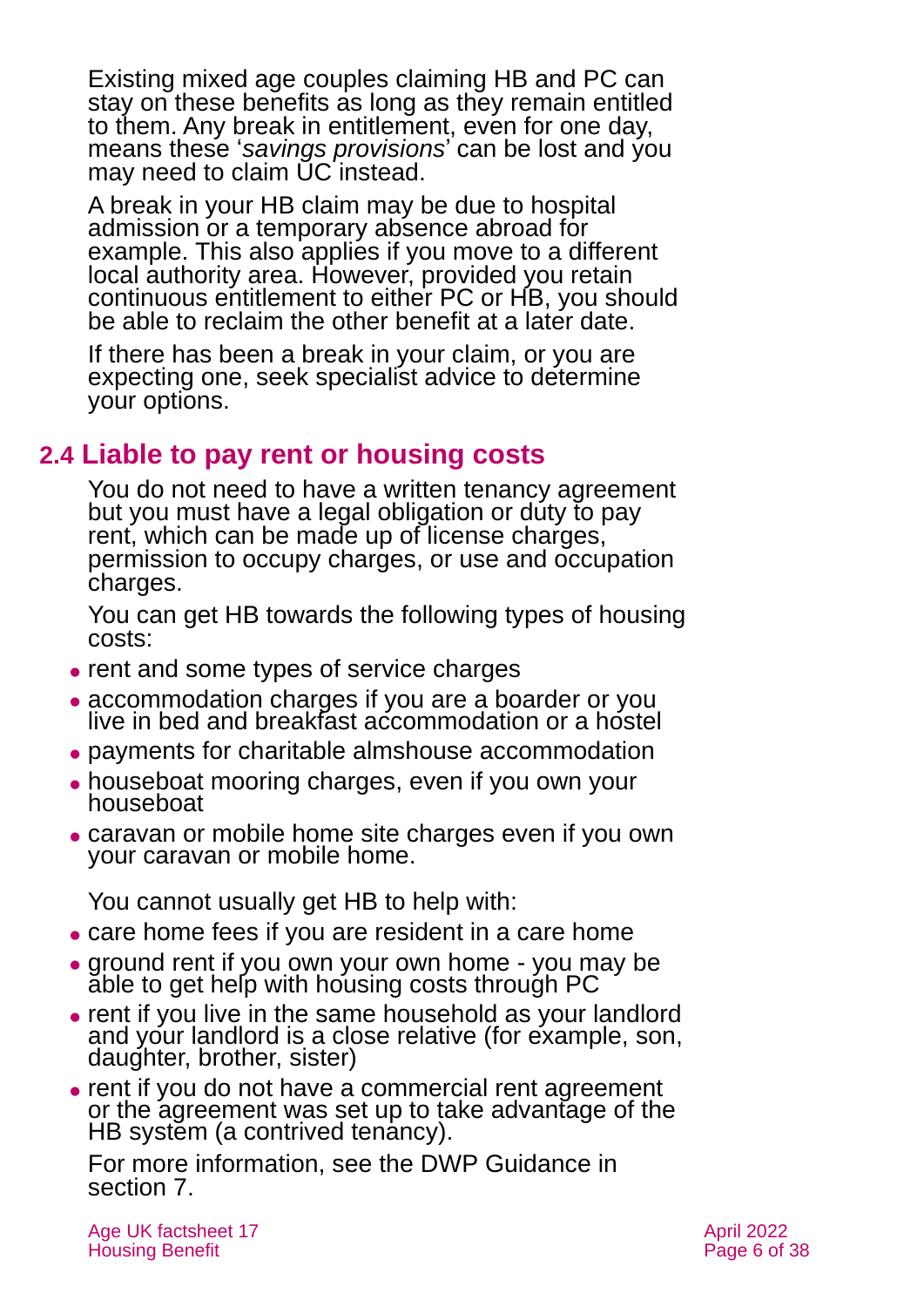# <span id="page-6-1"></span>**2.5 Income-related criteria**

HB is based on your income and capital. In general, you must have less than £16,000 in capital although this does not apply if you are entitled to Pension Credit Guarantee Credit. HB is calculated differently, depending on whether you rent from a private landlord, or from a local authority or housing association [\(see section 3\)](#page-6-0).

[Section 3](#page-6-0) provides a step-by-step guide to how HB is calculated depending on your circumstances and your income and capital.

# <span id="page-6-2"></span>**2.6 Residence and immigration requirements**

You must be habitually resident and not subject to immigration control (if you are an EEA citizen, see DWP Guidance in [section 7](#page-31-0) for more information).

#### **Action**

Residence tests and immigration conditions can be complex. Contact [Age UK Advice,](#page-36-1) [Age Cymru,](#page-36-3) [Age](#page-36-4)  [Scotland](#page-36-4) or local advice centre for help.

# <span id="page-6-0"></span>**3 How is HB calculated?**

This section is a step-by-step guide to help you work out how much HB you might be entitled to.

#### **Note**

If you receive PC Guarantee Credit, you do not need to work out capital, income or applicable amounts, as you are entitled to maximum HB minus any non-dependent deductions. You only need steps 1 and 2 of this guide to calculate your HB entitlement.

#### <span id="page-6-3"></span>**Step 1: Calculate your maximum eligible rent**

Your eligible rent may not be the same as the actual rent you have to pay. This is because your rent may include charges not covered by HB such as support charges, water rates/charges, sewerage, or fuel charges. If you rent from a private landlord, your rent may be restricted in other ways, for example your home is considered too expensive or large.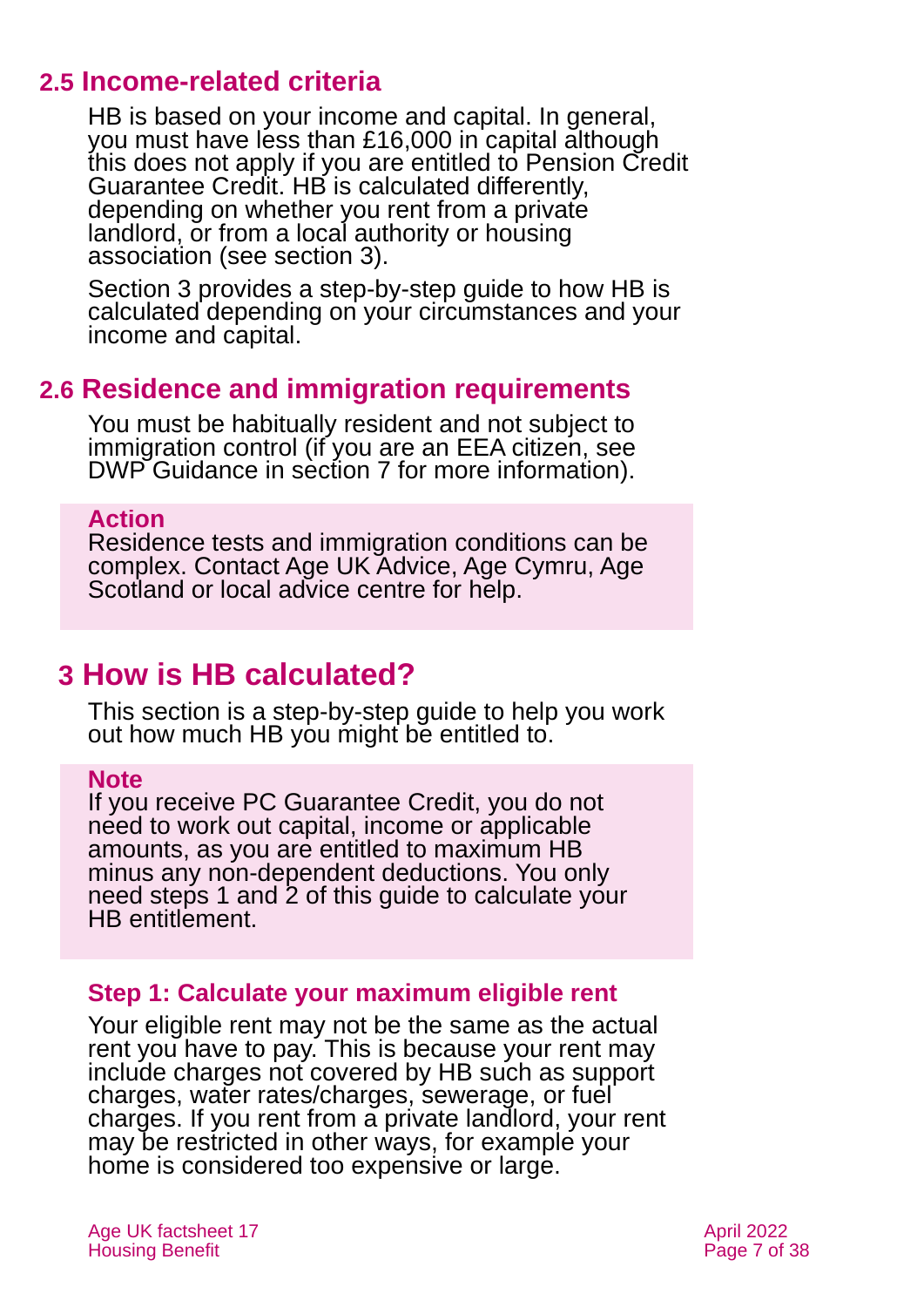Rent is calculated on a weekly basis, regardless of when it is due to be paid. If you pay rent by calendar month, multiply by 12 and divide by 52 to work out the weekly rent.

#### **Social housing tenant**

If you are a local authority tenant, work out your maximum eligible rent by deducting any ineligible charges you pay from the actual rent you pay and move to step 2. This applies to most social housing tenants, for example, if you rent your home from a registered housing association.

#### **Private tenant**

If you are a private tenant, there are complicated rules for working out your maximum eligible rent. These vary depending on when you took up your tenancy and when you first applied for HB.

Local Housing Allowance (LHA) applies to most private tenants who moved or made a new claim for HB since April 2008. If you claimed before then, you move to the LHA rules if you move home or there is a break in your HB claim. Other cases where LHA rules do not apply, include:

- ⚫ protected tenancies with a registered fair rent (tenancies that started before 15 January 1989)
- ⚫ protected cases, mainly supported housing provided by charities and voluntary organisations
- ⚫ exceptional cases including caravans, houseboats, bed and breakfast accommodation and hostels
- ⚫ registered social landlords, such as local authority and housing association accommodation.

In some circumstances, there is a delay before the LHA is used to assess your eligible rent:

- ⚫ If you could previously afford the rent on your home and have not received HB in the 52 weeks before your current claim, the local authority cannot use the maximum eligible rent figure for 13 weeks.
- ⚫ If a member of your household dies and you have not moved, the local authority cannot use the maximum rent figure until 52 weeks after the death.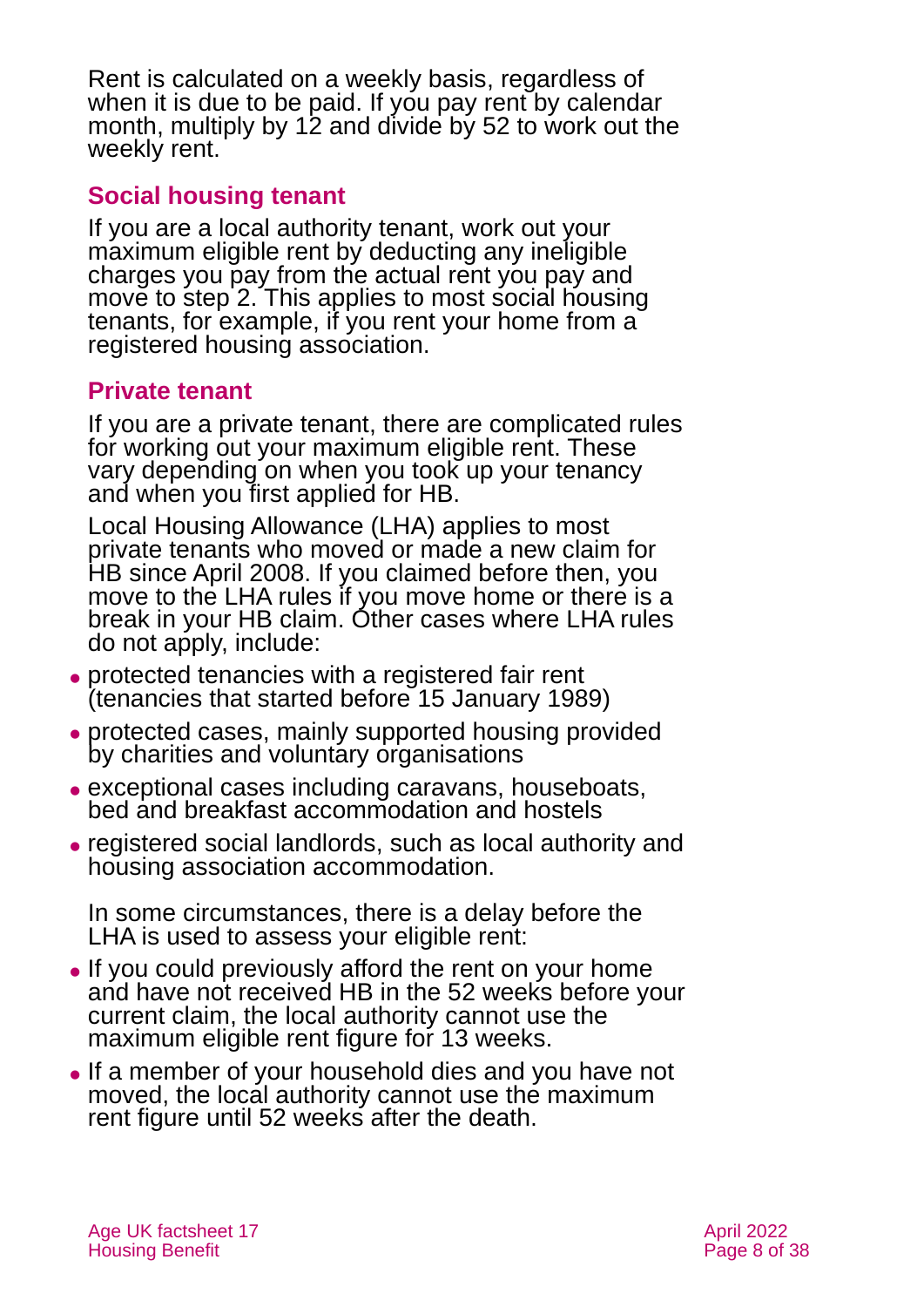#### **LHA – number of bedrooms**

Under LHA rules, your maximum eligible rent is a standard amount based on who lives with you and the area where you live, rather than the actual rent your landlord charges. The LHA rate depends on the number of bedrooms you are allowed according to the size of your household.

One bedroom is allowed for each of the following (up to a maximum of four bedrooms):

- adult couple
- anyone over 16 years
- two children under the age of 16 of the same sex
- two children under the age of 10
- an additional bedroom for a child or adult who cannot share a bedroom. They must receive AA, middle or high rate care DLA, or the daily living component of PIP (or ADP in Scotland). The local authority must be satisfied they cannot reasonably share a room
- an additional bedroom for a non-resident carer staying overnight. This applies if you or the person being cared for gets AA, middle or high rate care DLA, or the daily living component of PIP (or ADP in Scotland)
- an additional bedroom for adoption, fostering and kinship care

Your local authority must publish the amount of rent it pays for different size properties. You can check the LHA rate that applies to you by asking your local authority or online – search for LHA Direct on the [Valuation Office Agency](https://www.gov.uk/government/organisations/valuation-office-agency) website. LHA rates are updated each April.

If you are a private tenant and the rent you pay is higher than the LHA rate that applies to you, your maximum eligible rent for HB is less than your actual rent.

If your HB does not meet your full rent, you can apply for a DHP to make up the shortfall (see [section 5.5\)](#page-26-0).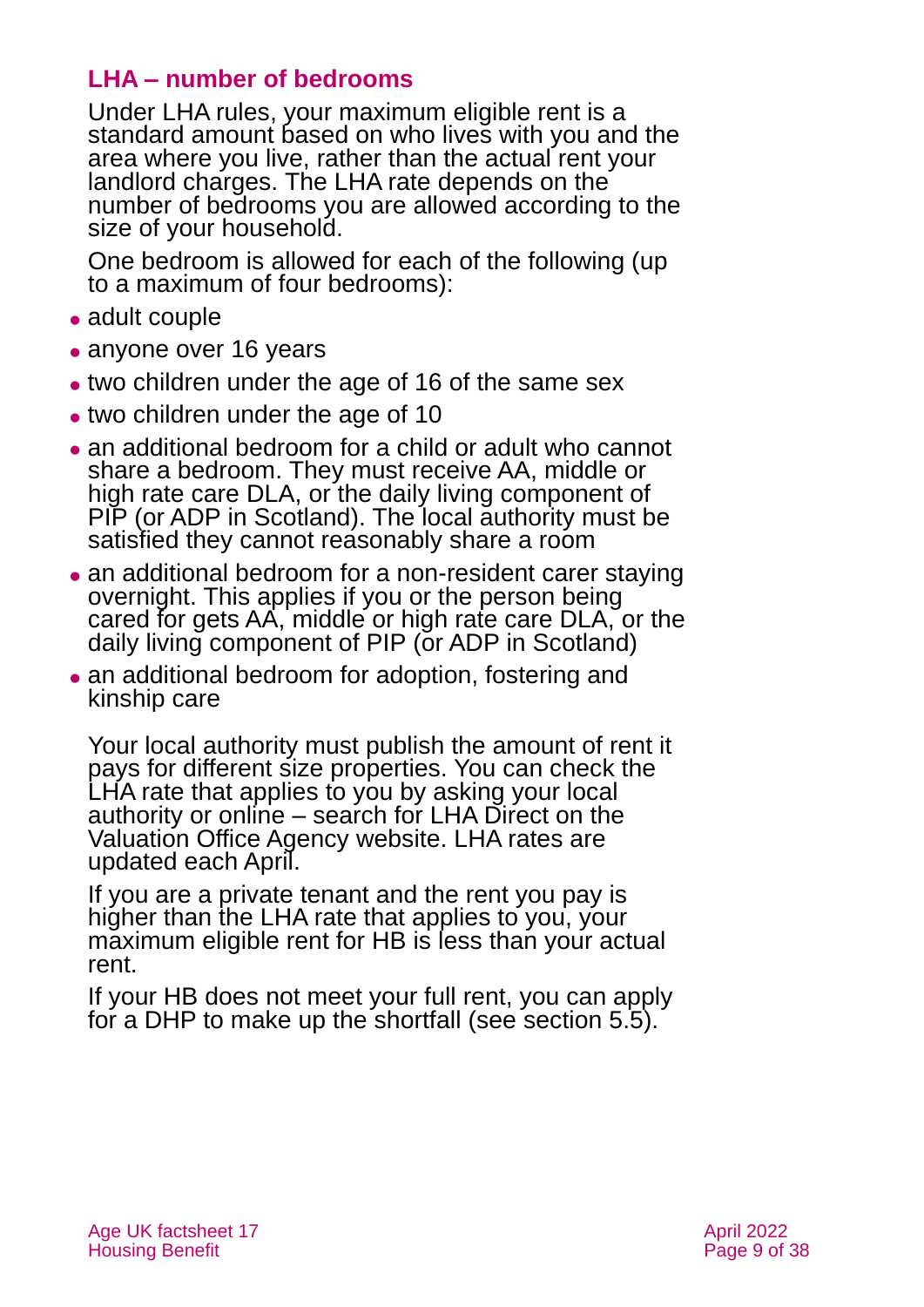#### **Service charges**

You may get help through HB for reasonable service charges you must pay as a condition of occupying your home. These can include general management costs; charges for furniture; cleaning and general maintenance of communal areas and gardens; communal laundry facilities; refuse removal; lifts; portering; entry phone; some warden and caretaking services; and TV and radio relay charges.

Some charges are not eligible, including food/meals; support charges; medical or nursing care; personal laundry services; leisure facilities; transport; TV rental and licences; emergency alarms; and charges for services not related to the provision of adequate accommodation.

Support services, such as scheme managers in retirement housing and emergency/community alarms, are not eligible for help. They may be funded separately through a system called '*Supporting People*' in England or the Housing Support Grant in Wales (not available in Scotland). Contact your local authority for more information.

#### **Fuel charges**

If your rent includes an amount for fuel, this is not eligible for HB. For example, if your rent is £80 and £10 is for heating, the eligible rent is £70. If fuel charges are not specified separately and you have more than one room, the following fixed weekly amounts are deducted:

| Heating   | £35.25 |
|-----------|--------|
| Cooking   | £4.10  |
| Hot water | £4.10  |
| Lighting  | F2 85  |
|           |        |

The amounts are lower if you only occupy one room

#### <span id="page-9-0"></span>**Step 2: Make deductions for non-dependants**

If someone lives with you other than your partner or dependent children, an amount is deducted from your eligible rent to determine your maximum HB. This is called a non-dependant deduction.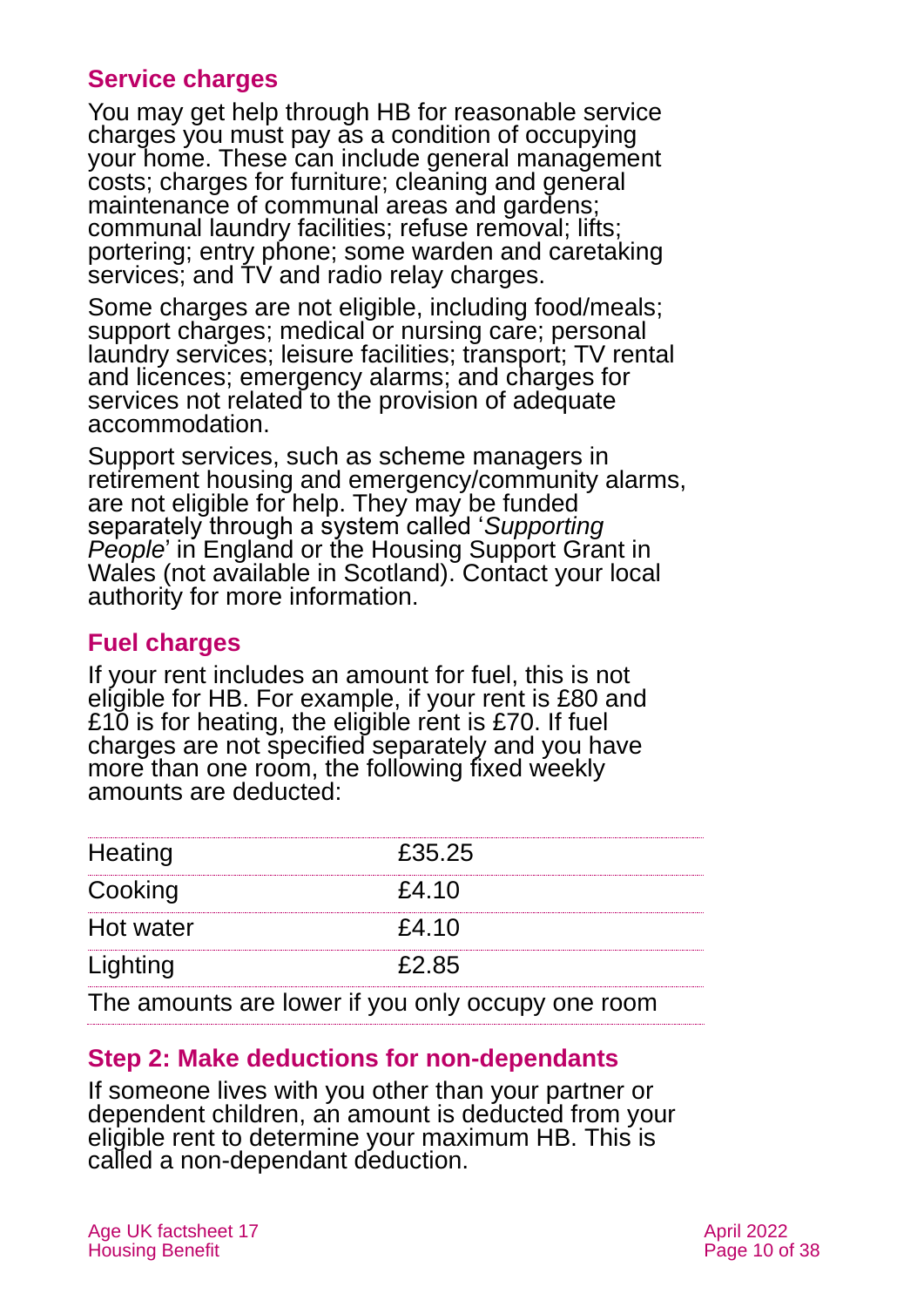The deduction is made because it is assumed they contribute towards your rent and are made regardless of how much, or if, they actually contribute. If there is more than one non-dependant, a deduction is made for each of them but only one deduction is made for a couple. The deduction for a couple is the highest that would have been made if they were treated as individuals but based on their joint income.

No deductions are made if you or your partner are registered blind or receive AA, the care component of DLA, the daily living component of PIP or AFIP (or ADP in Scotland).

No deductions are made for a non-dependant who is:

- a joint owner or joint tenant
- a boarder, sub-tenant or resident landlord
- receiving Pension Credit
- under 25 and receiving Income Support, incomebased JSA or income-related ESA (in the assessment phase only)
- a full-time student or on some training allowances
- aged under 18 (or under 20 for whom you are responsible)
- ⚫ employed by a charitable or voluntary organisation as a resident carer for you or your partner and who you pay for that service
- staying with you who normally lives elsewhere
- in hospital for more than 52 weeks
- a prisoner
- an adult child in the armed forces while deployed on operations.

If a non-dependant deduction is made, a fixed amount is deducted. If someone lives with you who is aged 18 or over and is in paid work of at least 16 hours a week and does not get PC, the following rates apply: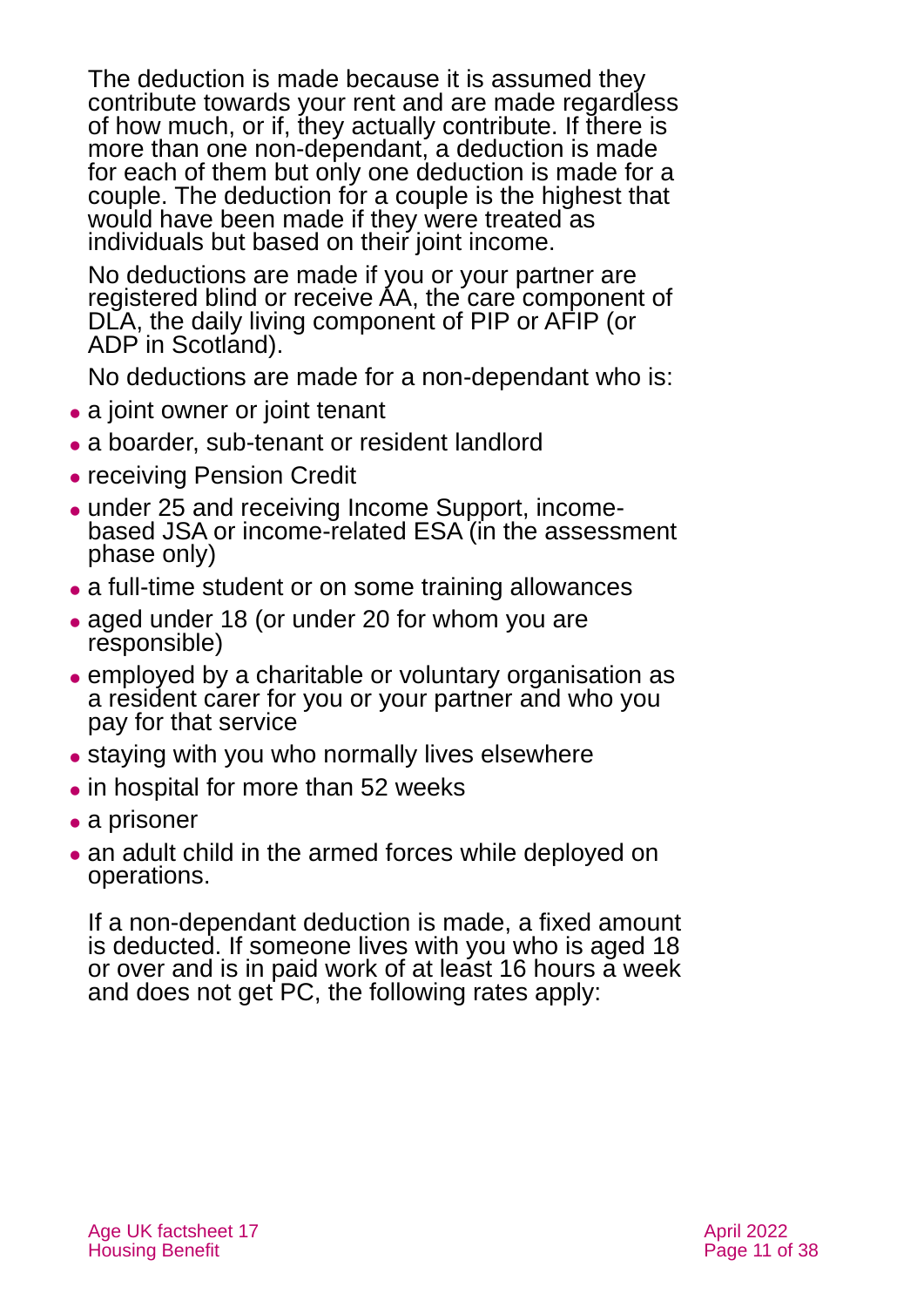| Gross weekly income of non- Weekly deduction<br>dependant | from HB |
|-----------------------------------------------------------|---------|
| Less than £154.00                                         | £16.45  |
| £154.00-£223.99                                           | £37.80  |
| £224.00-£291.99                                           | £51.85  |
| £292.00-£388.99                                           | £84.85  |
| £389.00-£483.99                                           | £96.60  |
| £484.00 or more                                           | £106.05 |

In all other cases, if a non-dependant deduction is made, the weekly deduction is £16.45. In assessing the gross income of a non-dependant, most income is counted apart from AA, DLA, PIP and AFIP (or ADP in Scotland).

If you apply for HB and you have a non-dependant, try to provide evidence of their income; for example, pay slips or benefit award letters. Otherwise, the local authority may try to impose the highest non-dependant deduction, although they should not do this automatically.

Changes that reduce your HB due to non-dependants do not apply until 26 weeks after the change of circumstance.

For more information, see the DWP Guidance in [section 7.](#page-31-0)

#### <span id="page-11-0"></span>**Step 3: Calculate your capital**

Capital refers to all forms of savings (including money saved from your benefits), lump sum payments, investments, land and property. If you have a partner, their capital is added to yours. Some forms of capital are disregarded.

If you (or your partner) receive PC Guarantee Credit, there is no capital limit for HB. Guarantee Credit acts as a passport to maximum HB and all your capital is disregarded. You only need to do steps 1 and 2 to work out your HB entitlement.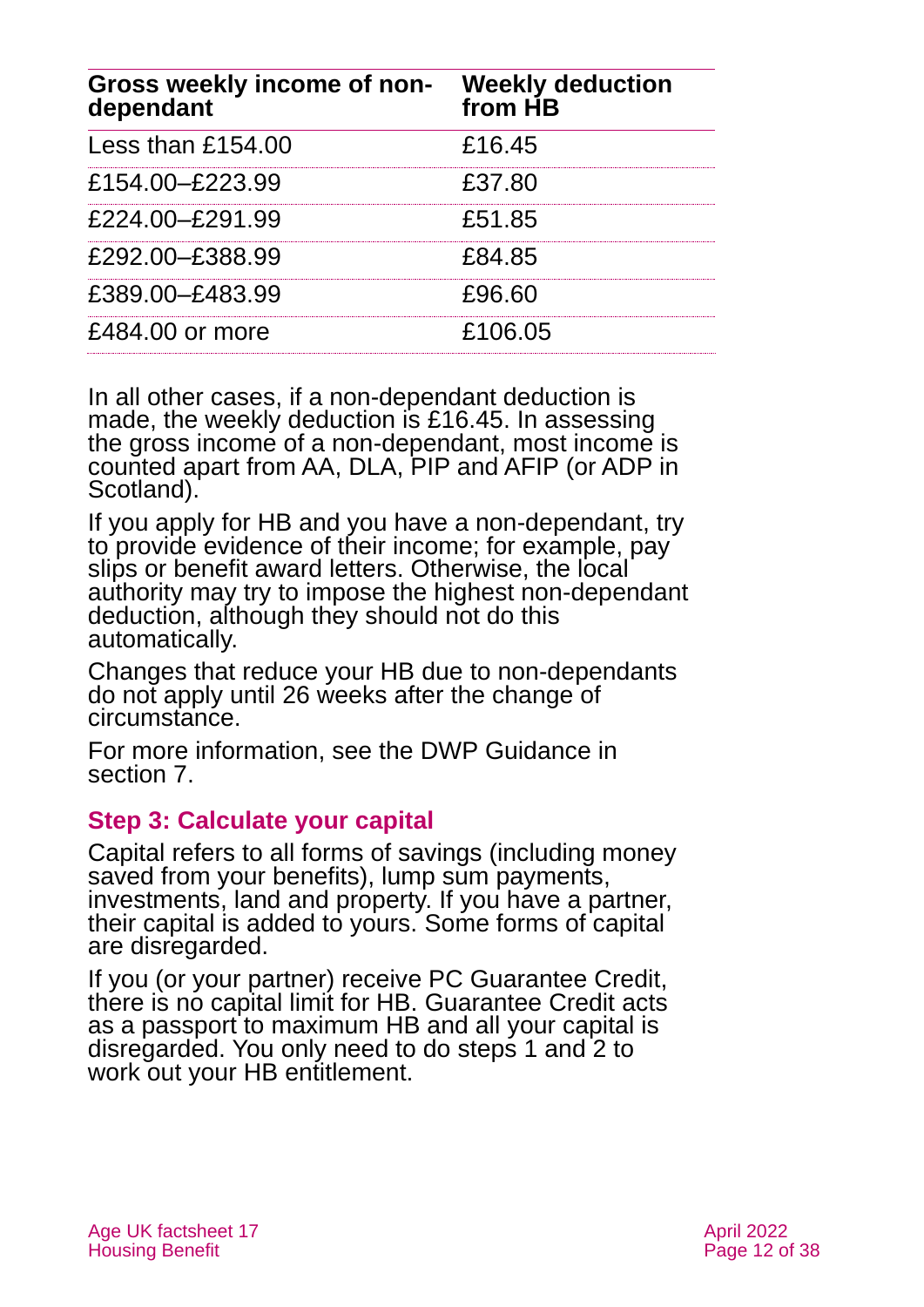For everyone else, including if you only receive PC Savings Credit, you cannot be entitled to HB if you have more than £16,000 capital. If your capital is under £10,000, it is disregarded. Capital between £10,000 and £16,000 affects the amount of HB you receive. Each £500 or part of £500 over £10,000 is assumed to produce extra income of £1 a week.

This is called '*assumed*' or '*tariff*' income. For example, if you have £12,200 savings, a weekly assumed income of £5 is included in your income assessment.

For more information, see the DWP Guidance in [section 7.](#page-31-0)

### **Valuation of capital**

Your capital is assessed at its present-day value. If there would be expenses involved in selling your capital, 10 per cent of its value is deducted.

Any capital you jointly own with other people (other than your partner) is normally divided equally between the joint owners. For example, if you and your son have a joint bank account of £10,000, you are normally assessed as each owning £5,000.

Seek advice if there is a reason why jointly-owned capital should not be valued on a proportionate, equal share basis.

#### **Capital taken into account**

Capital counted in full includes:

- cash and money in bank or building society accounts
- ⚫ fixed-term investments including National Savings accounts and certificates (there are special rules for valuing these)
- ⚫ income bonds, stocks and shares
- the value of property you own (but not the home you normally live in)
- ⚫ premium bonds
- ⚫ your share of capital you own jointly with another person (unless they are your partner, in which case the whole of the capital counts)
- ⚫ savings or capital held by another person for you.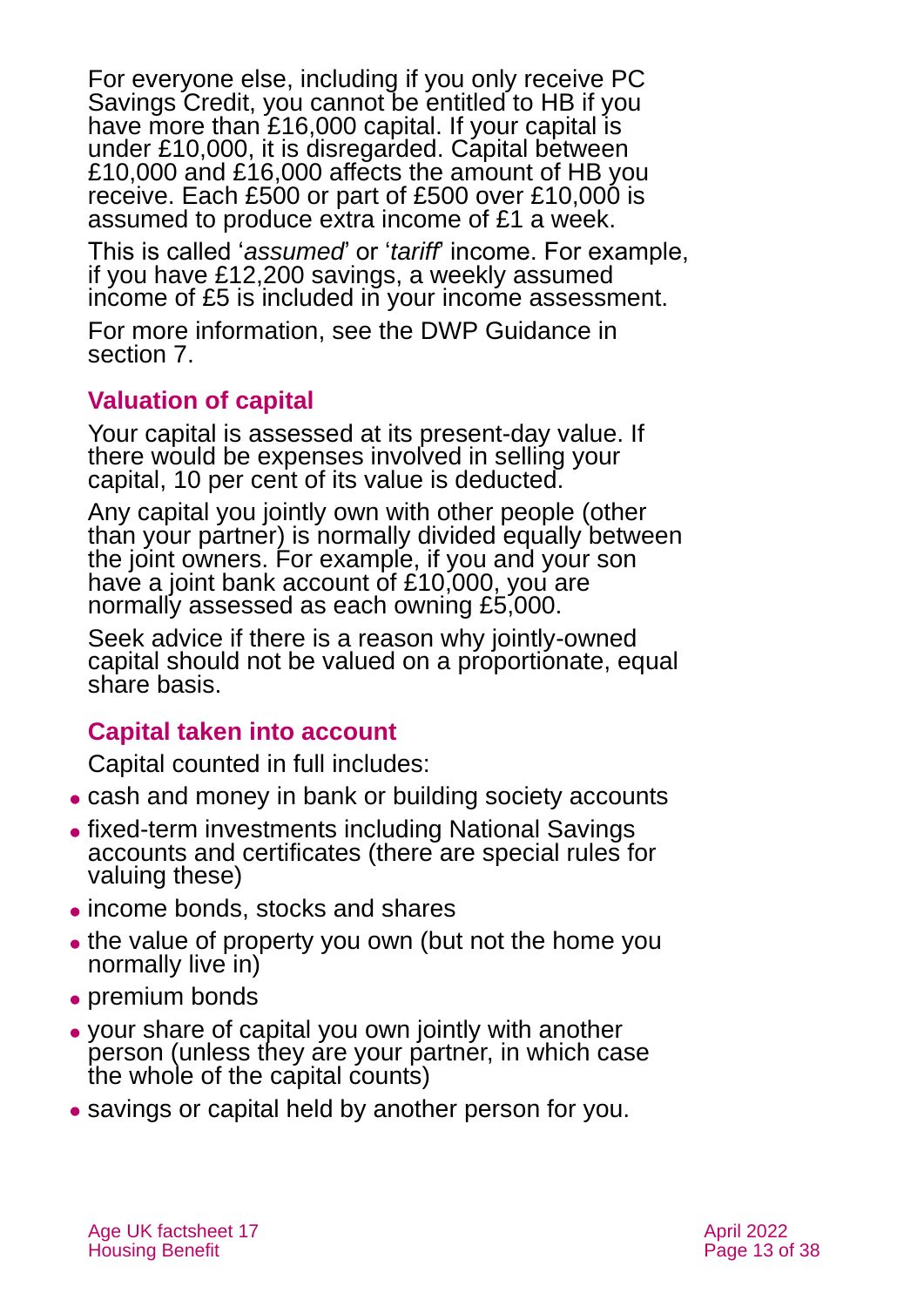### **Capital that is disregarded**

Types of capital that are disregarded include:

- the value of the property you normally live in
- the value of property you own that is not your home in specific circumstances, for example, if you are taking steps to sell it or a close relative who is over State Pension age or incapacitated lives there
- ⚫ the surrender value of life insurance policies. If life insurance is not the only aspect of the policy but the terms state how payment on death is worked out, the whole investment is disregarded (if a policy is cashed in, the money you receive is counted as part of your capital)
- the value of a pre-paid funeral plan
- arrears of certain benefits including AA, DLA, PIP, PC and ADP – these are disregarded for at least one year after payment
- a lump sum payment received because you put off ('*deferred*') claiming your State Pension – this is disregarded indefinitely
- ⚫ personal possessions such as jewellery, furniture or a car
- ⚫ compensation payments under an insurance policy for damage to or loss of personal possessions are ignored for a year from the date paid
- ⚫ personal injury compensation payments to you or your partner
- £10,000 ex gratia payment for Far Eastern Prisoners of War
- ⚫ capital belonging to a dependant child
- ⚫ in some cases, savings or capital in your name, but which belongs to another person (other than your partner).

### **Deprivation of capital and notional capital**

If you deprive yourself of capital to qualify for HB or increase the amount you get, the local authority can treat you as still having that capital. This is known as '*notional capital*'. This can occur if you give money away to your family or buy expensive items in order to qualify for a benefit.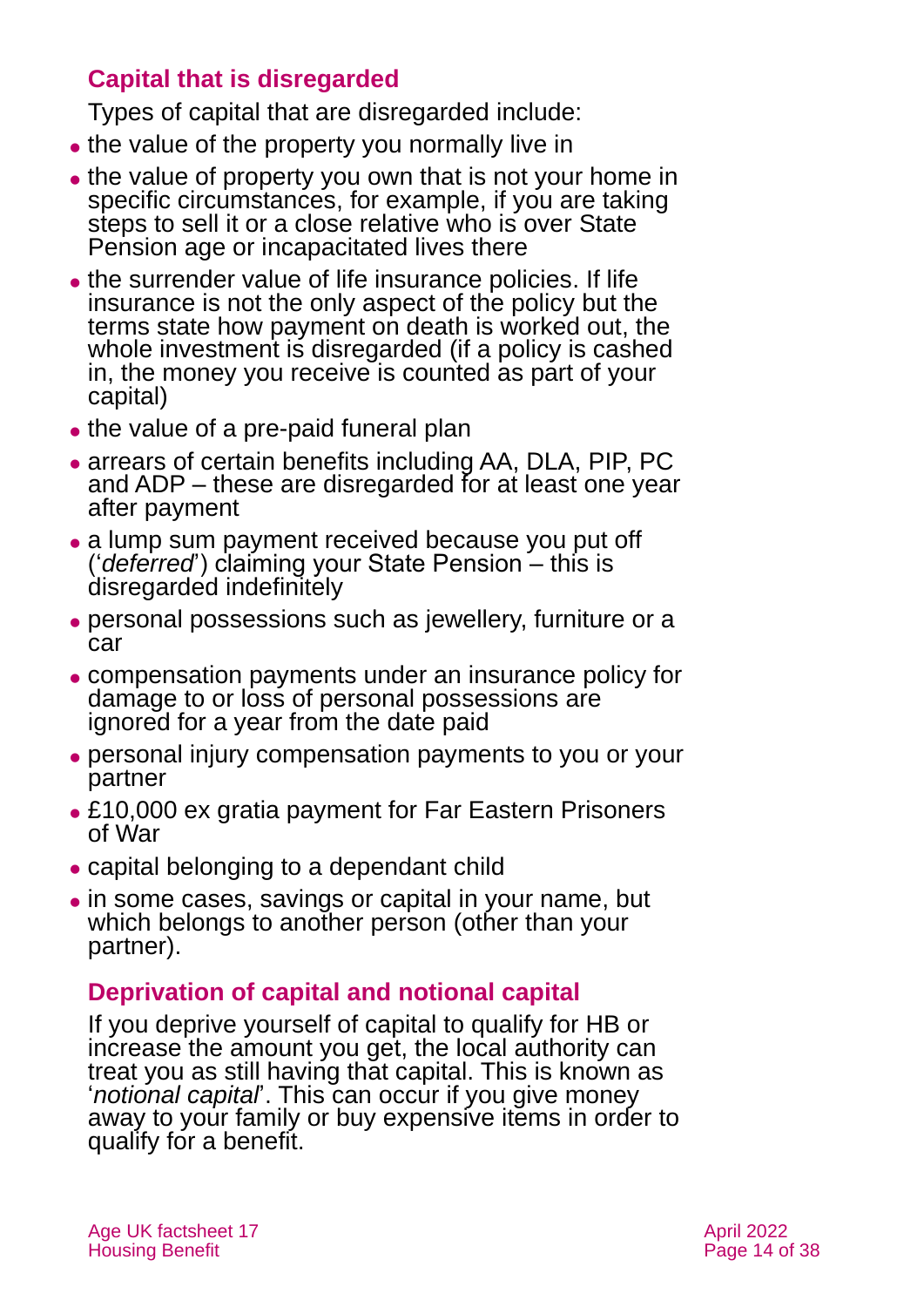You have not deprived yourself of capital if you have paid off debts or used money on '*reasonable*' spending on goods and services. If the local authority decides you have notional capital, seek advice and consider appealing against the decision.

#### <span id="page-14-0"></span>**Step 4: Calculate your income**

If you (or your partner) get PC Guarantee Credit, you are entitled to maximum HB and the local authority does not assess your income. Only do steps 1 and 2 to work out your HB entitlement.

If you only receive PC Savings Credit, the Pension Service give the local authority your assessed income figure. This is the income figure calculated for your PC claim.

The local authority adjust this figure and use it to work out your HB without looking at your income. The main adjustment made is to add in the amount of your Savings Credit, but other adjustments are made for people including working lone parents, war pensioners and people with childcare costs. Otherwise, your income is assessed as below.

Income includes most regular payments you receive. All income is assessed after deductions for tax and NIC's and half of any contribution to an occupational or personal pension scheme. If you receive income without tax deducted, but are due to pay tax on this later, seek advice.

For more information, see the DWP Guidance in [section 7.](#page-31-0)

#### **Income taken into account**

Most income is taken into account when working out your entitlement to HB, including:

- all types of pension
- ⚫ earnings (subject to disregards below)
- ⚫ income from annuities
- most social security benefits
- ⚫ Working Tax Credit
- assumed income from capital (as described in [step 3\)](#page-11-0)
- ⚫ income from boarders or sub-tenants who live in the same property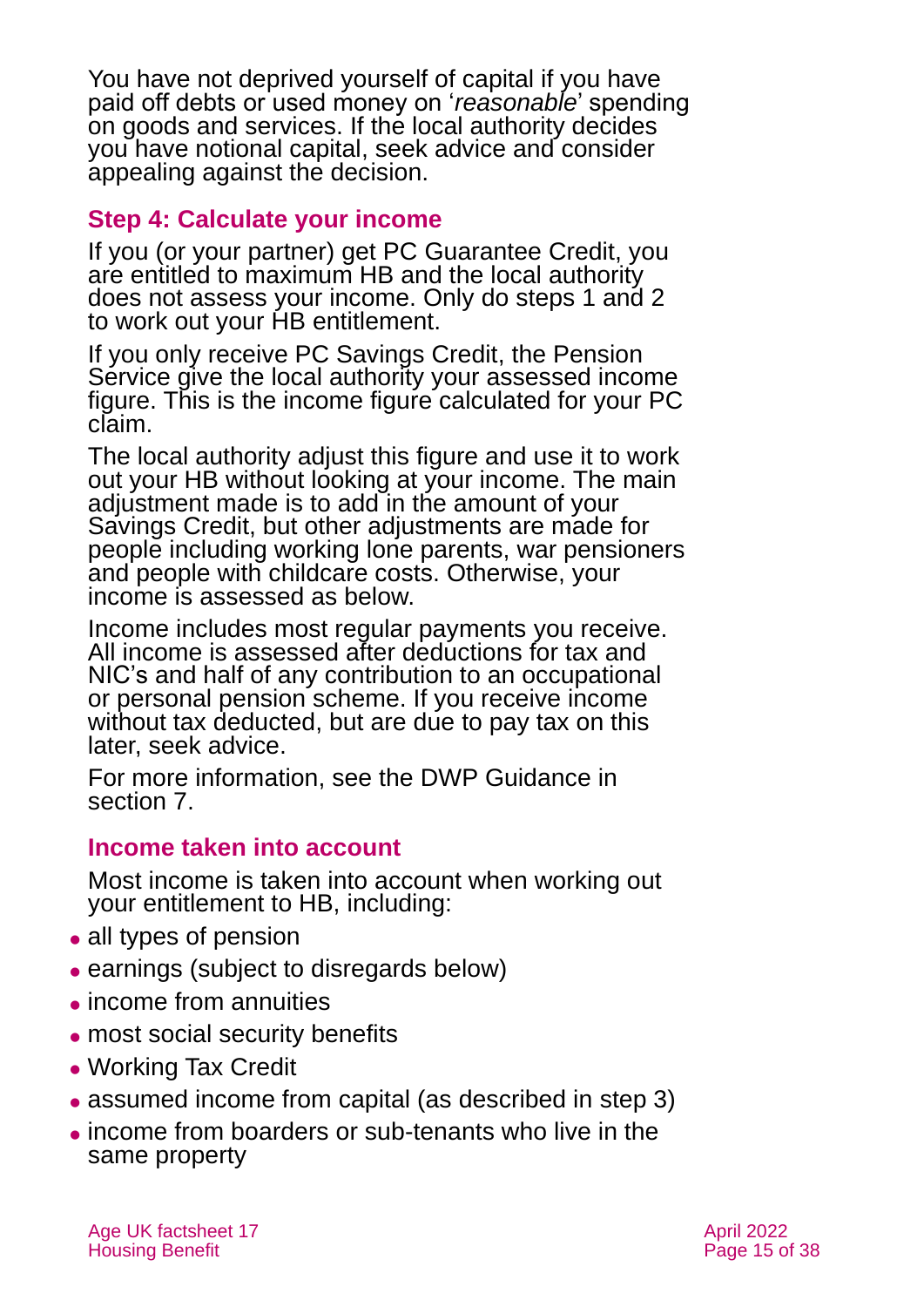- ⚫ maintenance payments for you or your partner from a spouse, ex-spouse, civil partner or ex-civil partner unless you have a family premium in your applicable amount, in which case £15 is disregarded
- ⚫ income from property held in trust (some types of trust are disregarded)
- ⚫ income from an equity release scheme.

#### **Income that is completely disregarded**

Some income is disregarded completely, including:

- ⚫ AA, Constant AA, DLA, PIP, AFIP, ADP, CA Supplement (Scotland)
- Social Fund payments
- ⚫ Child Benefit, Child Tax Credit, Guardian's Allowance, maintenance payments for children and child increases paid with your other benefits
- a dependant child's income
- ⚫ Severe disablement occupational allowance and exceptionally severe disablement allowance, payable with War Pensions and Industrial Injuries Disablement schemes
- ⚫ dependant additions paid in non means tested benefit if they are not a member of your family

This list continues overleaf.

### **Income that is completely disregarded (continued)**

- adoption allowances, fostering allowances, and residence order payments
- ⚫ voluntary or charitable payments (for example, from a friend or relative)
- actual income from capital/savings (only assumed income is counted as in [step 3,](#page-11-0) but interest paid into an account counts as capital)
- ⚫ special War Widow/Widower's Pension for '*pre-1973 widows*' (in addition to the £10 disregard for war widows and widowers)
- ⚫ mobility supplement under the War Pensions Scheme
- ⚫ rent from property other than your home (but the value of the property is taken into account as capital – see [step 3\)](#page-11-0).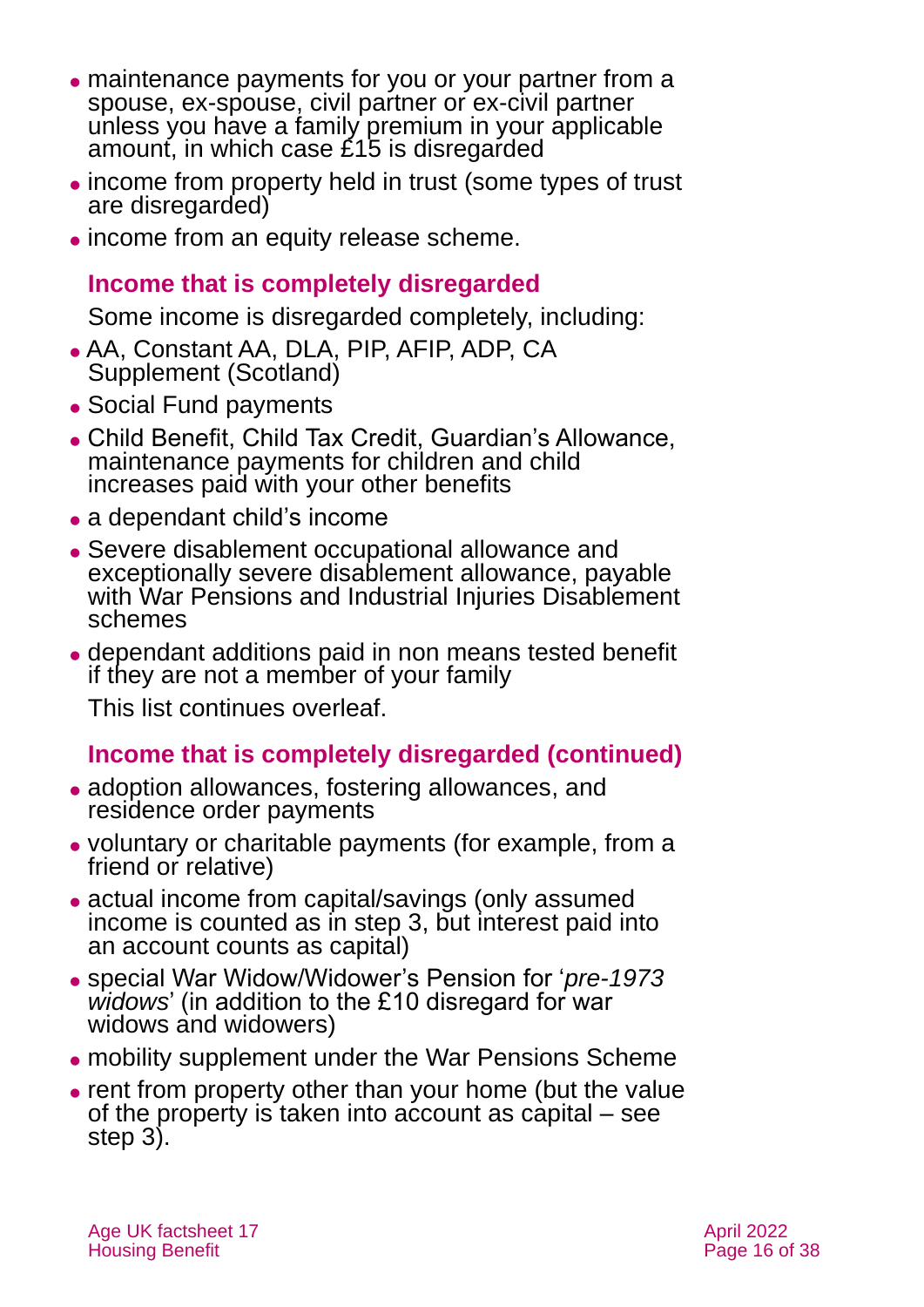### **Income that is partly disregarded**

Some types of weekly income are partially disregarded as follows:

- ⚫ £5 of earnings if you are single, £10 if you have a partner
- ⚫ £20 of earnings if you are a lone parent, you or your partner are a carer or receive certain disability or incapacity benefits, or are registered blind/severely sight impaired
- ⚫ £10 (or more at the local authority's discretion) of War Widow's, Widower's or surviving civil partner's Pension or War Disablement Pension
- ⚫ £15 of Widowed Mother's Allowance or Widowed Parent's Allowance.
- ⚫ £20 of payments from each sub-tenant or boarder (lodger) in your own home plus for boarders, half of payments above £20. If the boarder is a close relative and you claim PC, or the arrangement is not commercial, this does not apply, but a non-dependant deduction can apply.
- ⚫ there are other earnings disregards and allowances if you work, including for childcare costs. These are on top of those listed above. The rules are complicated so seek advice if you think they might apply to you.

### **Deprivation of income and notional income**

You can be treated as having income that you do not actually have. This is known as '*notional income*'.

This can happen if you fail to apply for income you are entitled to, such as a private pension (but not a State Pension if you are deferring it), or you have deliberately got rid of income with the intention of increasing your benefit entitlement. Seek advice if this applies to you.

#### **Total income for Housing Benefit**

To work out your income for HB, check what income is disregarded and add up all the rest, including any assumed income from capital in [step 3.](#page-11-0)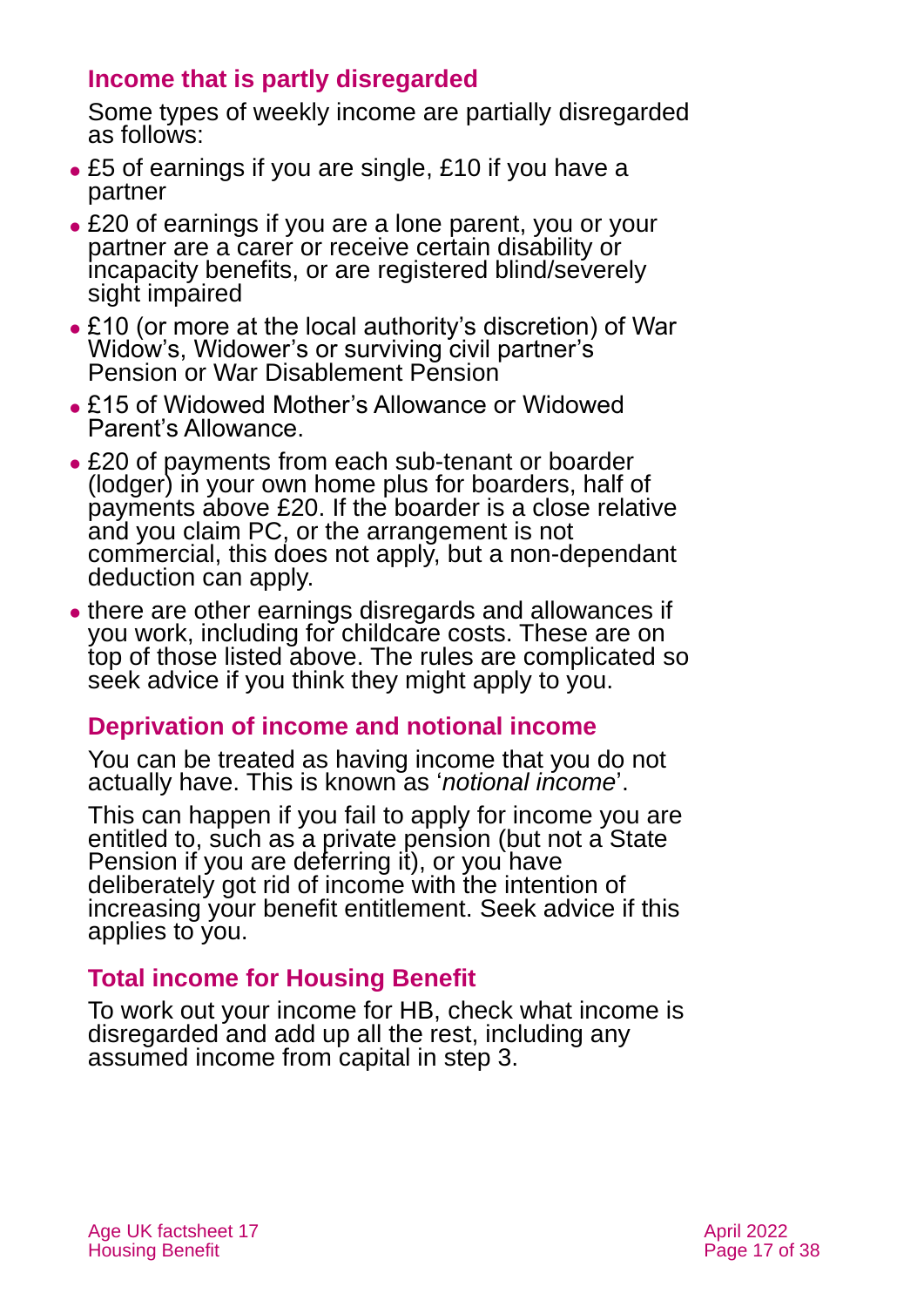#### **Step 5: Work out your applicable amount**

The applicable amount is a weekly amount that is compared with your income from [step 4](#page-14-0) to calculate your HB. It is made up of a standard allowance and amounts called premiums for some disabled people and carers and other amounts for dependant children.

#### **Standard allowance**

The standard allowance weekly rate depends on if you are single or a couple and when you reached State Pension age (SPA, see [section 2.2\)](#page-4-0):

| Single and reached SPA before £197.10<br>1 April 2021           |         |
|-----------------------------------------------------------------|---------|
| Single and reached SPA on or £182.60<br>after 1 April 2021      |         |
| Couple and one or both<br>reached SPA before 1 April<br>2021    | £294.90 |
| Couple and both reached SPA £278.70<br>on or after 1 April 2021 |         |

If you are a couple and separate, any single person HB claim will be assessed based on your date of birth as stated above.

If you are a couple and one partner dies, any single person HB claim will be assessed based on your date of birth as stated above.

However, if the surviving partner remains in the same property, they will continue to receive either their maximum eligible rent (see [step one](#page-6-3) above) or the reckonable rent as in the previous award for 12 months from the date their partner died.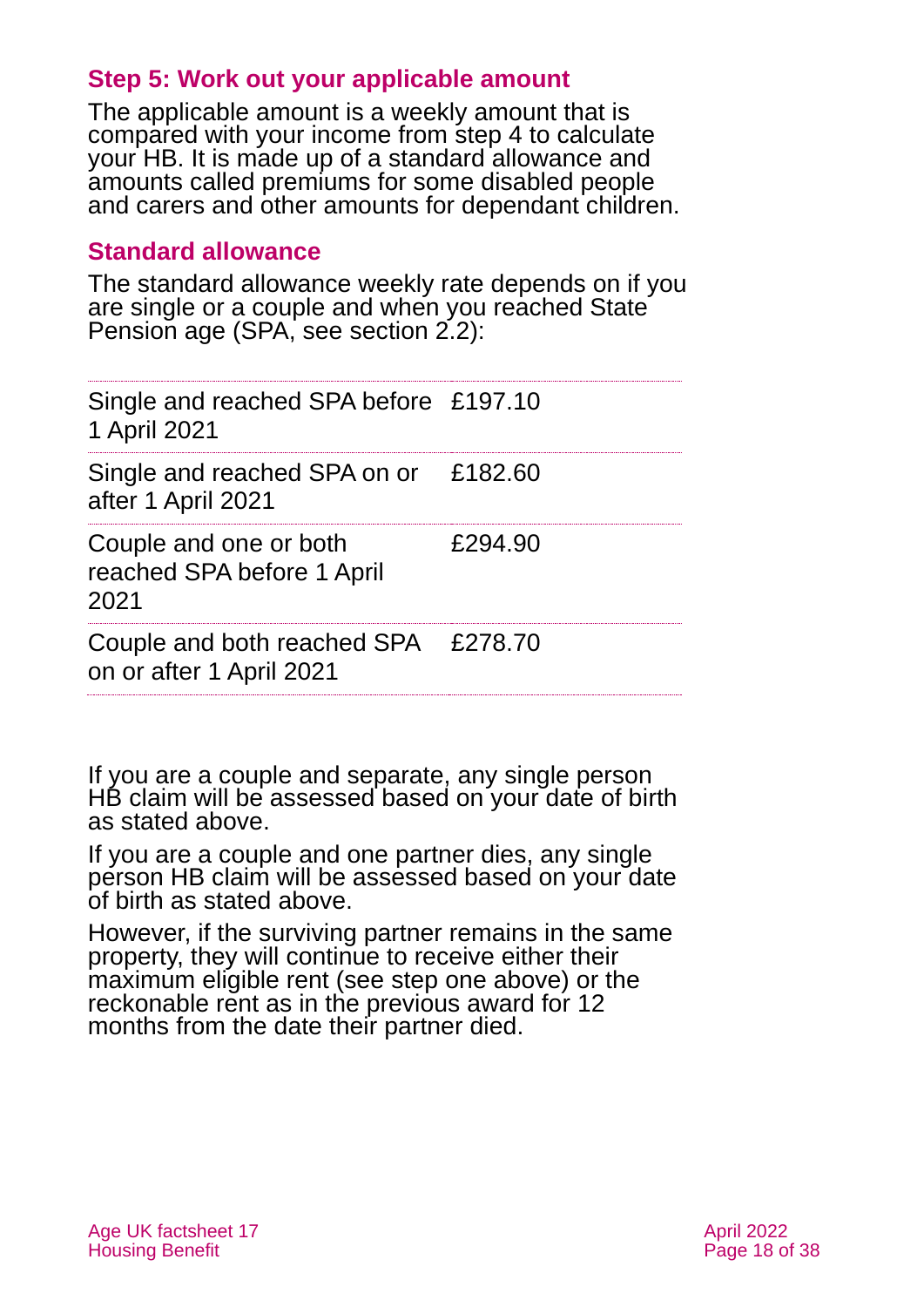#### **Example**

Teresa and Fred privately rent a two-bedroom property. They are entitled to the two-bedroom LHA rate as they cannot share a bedroom due to disability and their maximum eligible rent is £140 per week. Only Fred reached State Pension age before 1 April 2021 so their standard allowance is £294.90 per week.

Fred dies and Teresa is reassessed for HB as a single person. As she reached State Pension age after 1 April 2021, her standard allowance is now £182.60. However, as she remains in the same property her maximum eligible rent remains £140 per week (for 12 months) rather than being reduced to the one-bedroom LHA rate.

If you have a shortfall in meeting your housing costs as a result of a decreased standard allowance, you may be able to receive a Discretionary Housing Payment (DHP), see [section 5.5.](#page-26-0)

#### **Severe disability premium**

The severe disability premium is £69.40 a week and should be included in your applicable amount if:

- ⚫ you get AA, DLA middle or high rate care component, PIP daily living component or AFIP (or ADP in Scotland) and
- ⚫ no one is paid Carer's Allowance (CA) to look after you (it does not matter if someone has an '*underlying entitlement*' to it), and
- ⚫ you live alone or can be treated as living alone.

You can be treated as '*living alone*' even if you share your home with other people. They are ignored in deciding if you live alone if they are:

- ⚫ receiving AA, DLA middle or high rate care component, PIP daily living component, AFIP, constant Attendance Allowance or ADP in Scotland
- ⚫ registered blind or severely sight impaired
- ⚫ A child or young person under 18 or for whom Child Benefit is being paid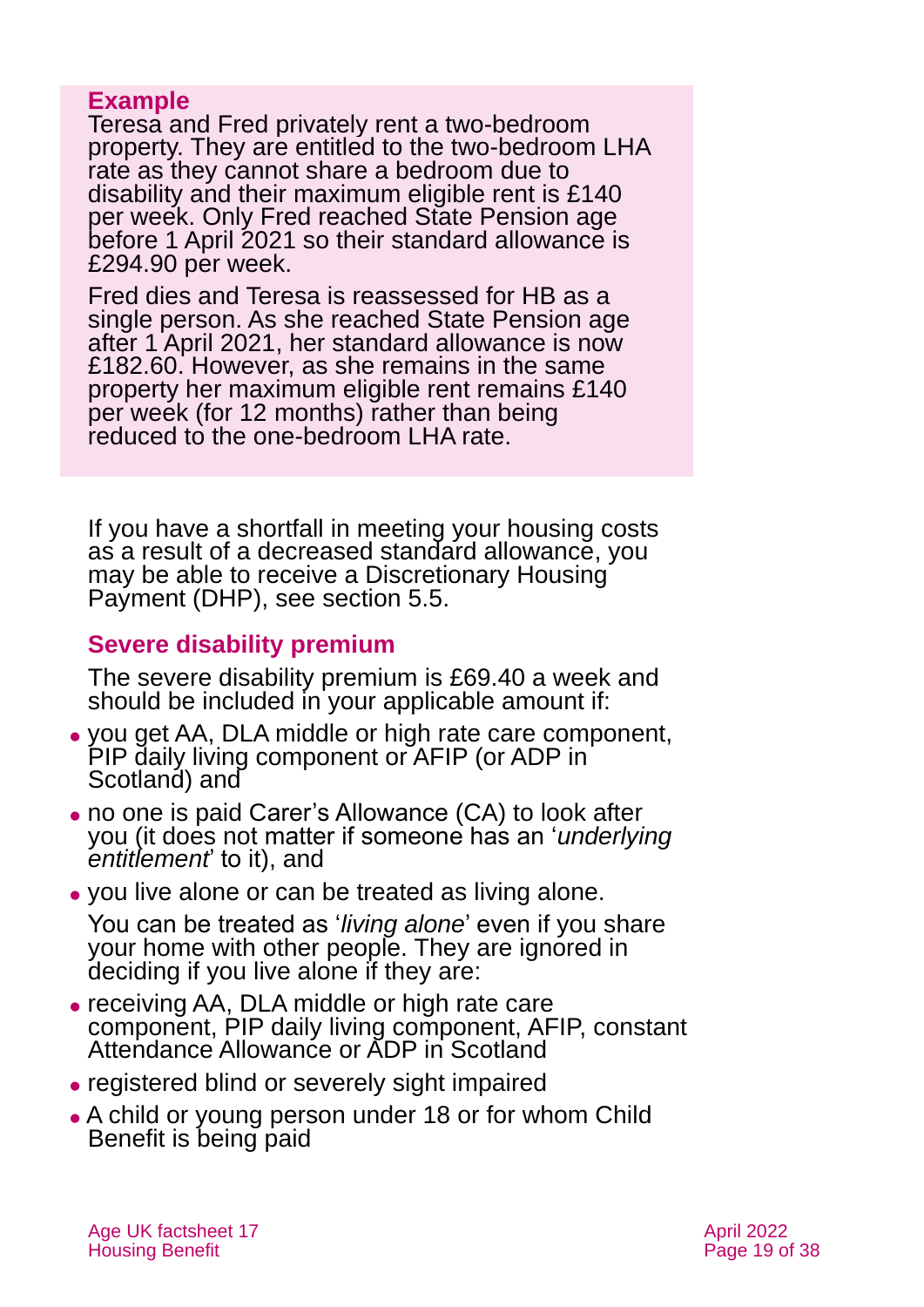- A joint tenant or co-owner with you who is not a close relative
- ⚫ someone who is not a close relative and is your landlord
- a licensee, tenant or sub-tenant who is not a close relative
- some live-in helpers.

If you have a partner and one of you gets a disability benefit, you only get a severe disability premium if the other person is registered blind or sight impaired. If you and your partner both receive a disability benefit and no one else counts as living with you and neither of you has a carer receiving CA, a double rate of £138.80 a week is included.

If one of you has a carer who is actually paid CA, the single rate of £69.40 is included.

#### **Note**

This is a complex area of law: if you need more information, contact [Age UK Advice,](#page-36-1) [Age Cymru,](#page-36-3) [Age Scotland](#page-36-4) or a local advice centre.

#### **Carer premium**

The carer premium is £38.85 a week and should be included in your applicable amount if you or your partner:

- ⚫ receive Carer's Allowance, or
- ⚫ you have an '*underlying entitlement*' to CA which means you have claimed CA and fulfil the conditions for it, but it is not paid because you get State Pension or another benefit instead

If you are single and you qualify for the carer premium, an extra £38.85 a week is included in your applicable amount.

If you and your partner both qualify for a carer premium, an extra £77.70 a week is included. If only one of you is a carer, the single rate is included.

The carer premium continues for eight weeks after you stop looking after someone, for example if they die or move into a care home.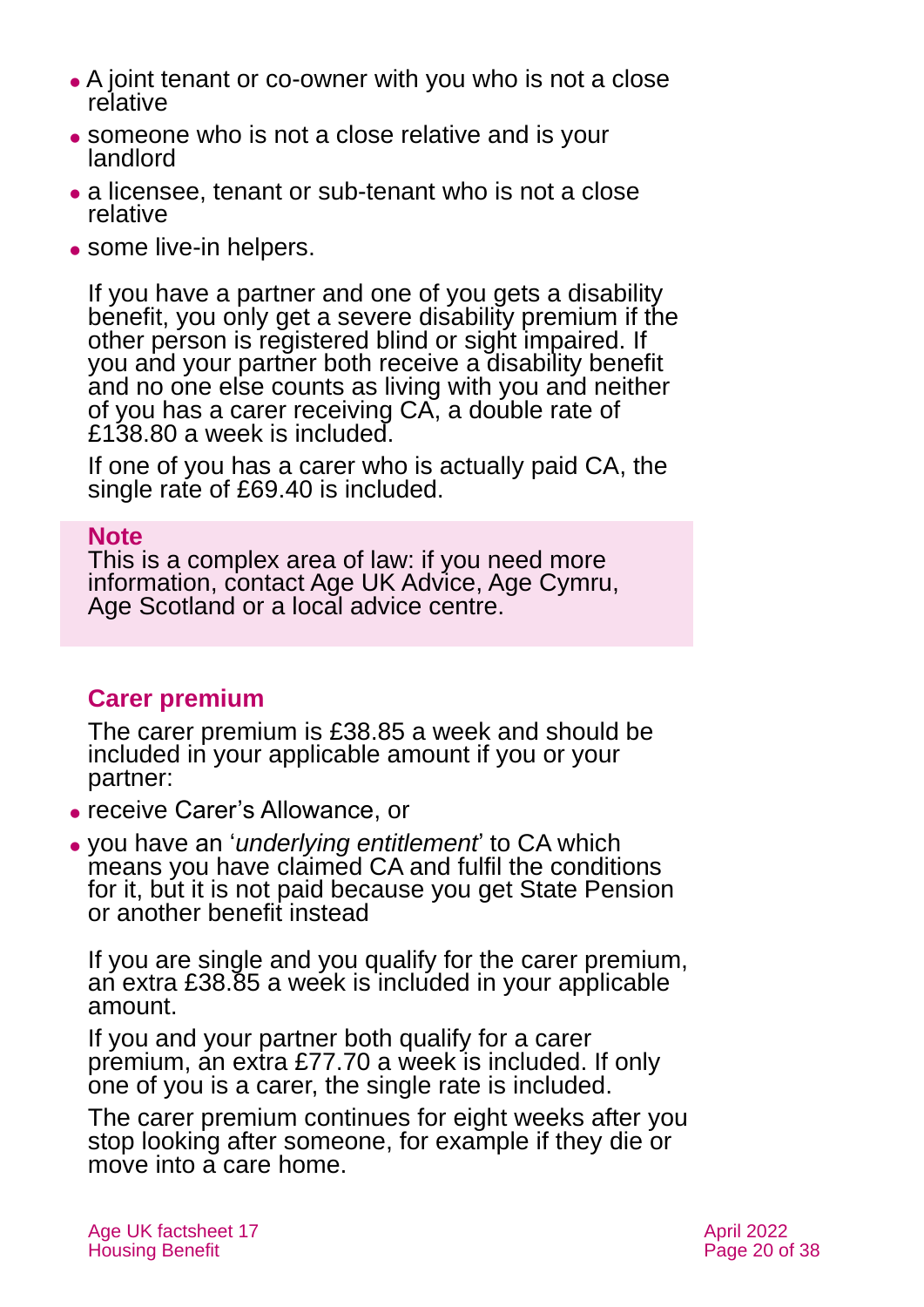It is possible to receive both carer and severe disability premiums. For example, a couple who provide a substantial amount of care for each other can receive the double rate of both.

The severe disability premiums can be affected if CA is paid to the carer. If there is an underlying entitlement to CA only and it is not being paid, then a severe disability premium can be included in your claim.

#### **Action**

The rules about CA and underlying entitlement are complicated. For more information see section 7 of factsheet 55, *[Carer's Allowance](https://www.ageuk.org.uk/globalassets/age-uk/documents/factsheets/fs55_carers_allowance_fcs.pdf)*.

# **Child and disabled child premium**

If you have dependant children, a weekly personal allowance of £70.80 is included in your applicable amount for each child. This is not available for a third or subsequent child born on or after 6 April 2017.

A disabled child premium of £68.04 is included for each child who is blind or who gets DLA or PIP (or Child Disability Payment in Scotland). An enhanced disability premium of £27.44 is included for each child who gets high rate care component of DLA or enhanced daily living component of PIP.

#### **Step 6: Calculate your benefit**

To calculate your applicable amount, work out the standard allowance that applies to you and add any premiums or extra amounts for dependant children. Once you have worked out your applicable amount, compare this with the income worked out in [steps 3](#page-11-0) and [4.](#page-14-0)

If your income is the same as, or less than, your applicable amount, you get the maximum amount of HB worked out in [steps 1](#page-6-3) [and 2.](#page-9-0) If you do not already receive PC, you may be entitled and you should claim it.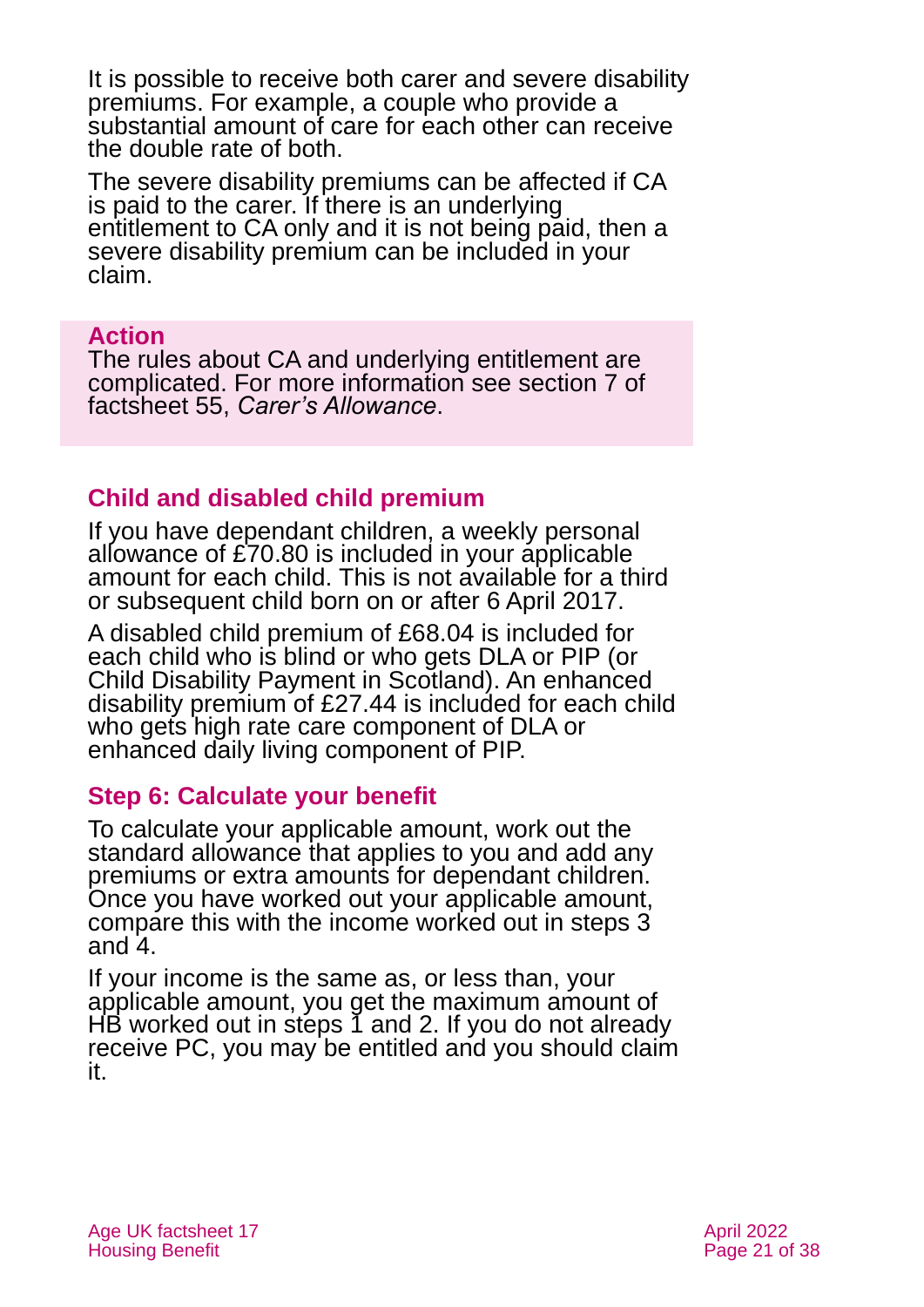If your income is more than your applicable amount, the maximum HB you can get is reduced by a '*taper*'. First, work out the difference between your income and applicable amount. Reduce your maximum HB by 65 per cent of the difference to get your HB entitlement.

Effectively, your maximum HB is reduced by 65p for every £1 of your income that is more than your applicable amount.

#### **Example**

Jackie is a 67-year-old council tenant living alone. She pays rent of £88 including £9 for heating. She receives a State Pension of £130 a week, an occupational pension of £80 a week, and has savings of £4,000.

| 1 | Maximum eligible rent $=$ £79 (£88 – £9 heating) |     |                             |  |  |  |
|---|--------------------------------------------------|-----|-----------------------------|--|--|--|
| 2 | No non-dependant deductions as she lives alone   |     |                             |  |  |  |
|   | Maximum HB                                       |     | $=$ £79                     |  |  |  |
| 3 | Capital of £4,000 does not affect HB             |     |                             |  |  |  |
| 4 | Income:                                          |     |                             |  |  |  |
|   | State and occupational $=$ £210<br>pension total |     |                             |  |  |  |
| 5 | Applicable amount                                |     | $=$ £197.10                 |  |  |  |
| 6 | Income is more than applicable amount            |     |                             |  |  |  |
|   | <b>Difference</b>                                |     | $=$ £12.90 (£210 - £197.10) |  |  |  |
|   | 65 per cent of<br>difference                     | $=$ | £8.39                       |  |  |  |
|   |                                                  |     |                             |  |  |  |

#### HB calculation

£79 (maximum HB) minus £8.39 (65 per cent of difference)  $=$  £70.61 a week HB entitlement

Jackie receives HB of £70.61 a week.

She has to pay £8.39 rent plus the heating charge of £9 each week.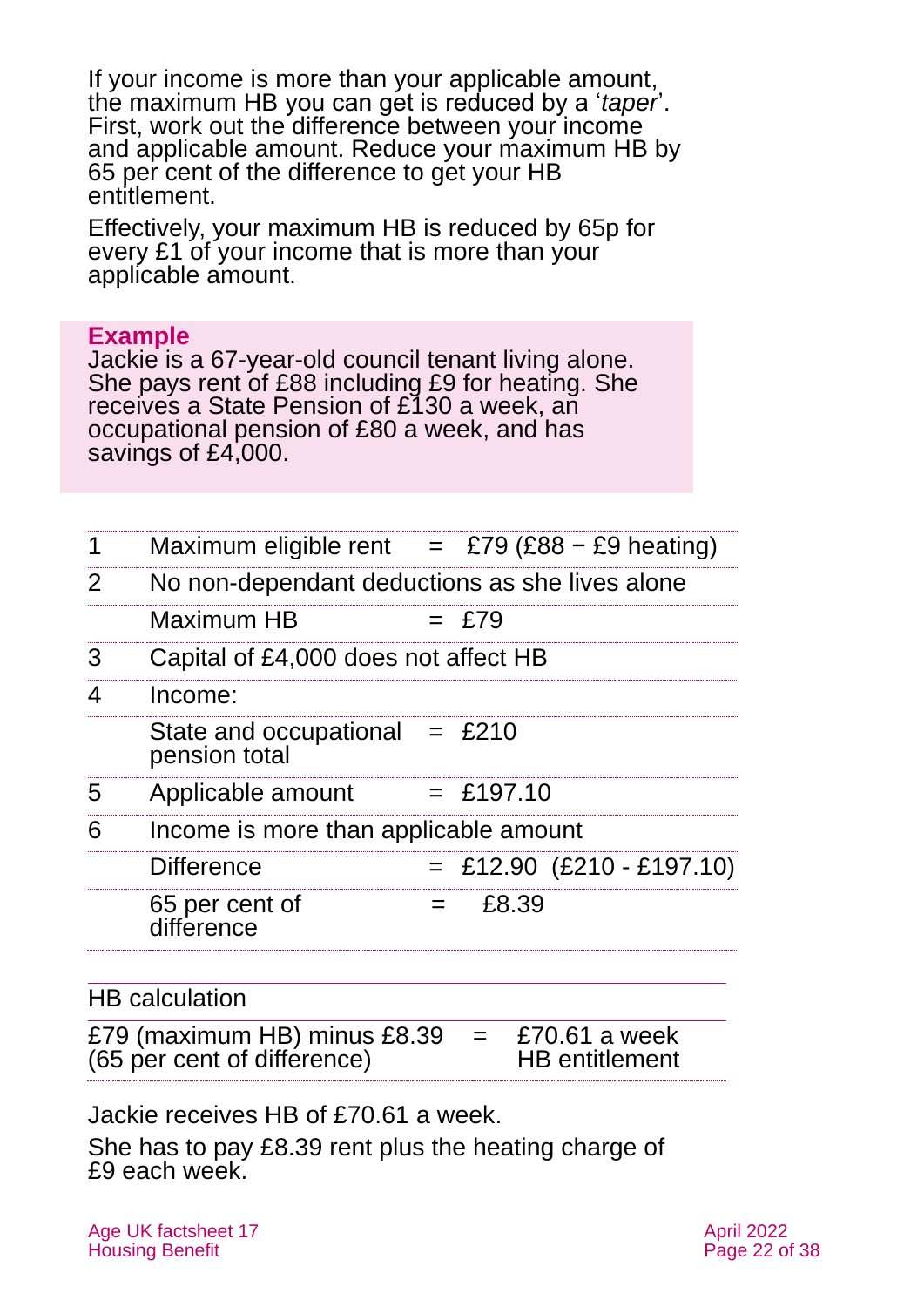#### **Step 7: Is your benefit above the minimum payable?**

The minimum amount of HB payable is 50p a week. If your HB calculation results in an amount less than this, you cannot receive HB.

# <span id="page-22-0"></span>**4 How to claim**

If you live in Great Britain and apply for PC, you should be asked if you want to claim HB at the same time. The Pension Service should send all the information about your claim directly to the local authority so they can work out your HB. It is worthwhile contacting the local authority to confirm this has happened or to make a separate claim if necessary. If you claim PC on a paper form, you should be given an extra short form to claim HB.

If you are not claiming PC, contact your local authority to make a HB claim. Local authorities have paper claim forms you can use, and some accept telephone, face-to-face, and online claims.

#### **Someone acting on your behalf**

If you are unable to act for yourself, an appointee or an attorney can make the claim and receive payment on your behalf. This includes corporate appointees, where an organisation such as a local Age UK, a solicitor or a local authority acts on behalf of clients.

For more information, see factsheet 22, *[Arranging for](https://www.ageuk.org.uk/globalassets/age-uk/documents/factsheets/fs22_arranging_for_someone_to_make_decisions_on_your_behalf_fcs.pdf)  [someone to make decisions on your behalf](https://www.ageuk.org.uk/globalassets/age-uk/documents/factsheets/fs22_arranging_for_someone_to_make_decisions_on_your_behalf_fcs.pdf)* (in Scotland, call Age Scotland).

### **4.1 Information to support your claim**

Before the local authority work out how much HB to pay, it may require documentary proof of things like your identity, income, savings, and the amount of rent you pay. If asked to provide further evidence, make sure you return it within one month of the request, or explain why you cannot.

If you do not want to post the documents and would have difficulty getting to their offices to provide this evidence, ask for a home visit. It is very important to provide information or evidence required. Until you do, you may not count as having made a valid claim.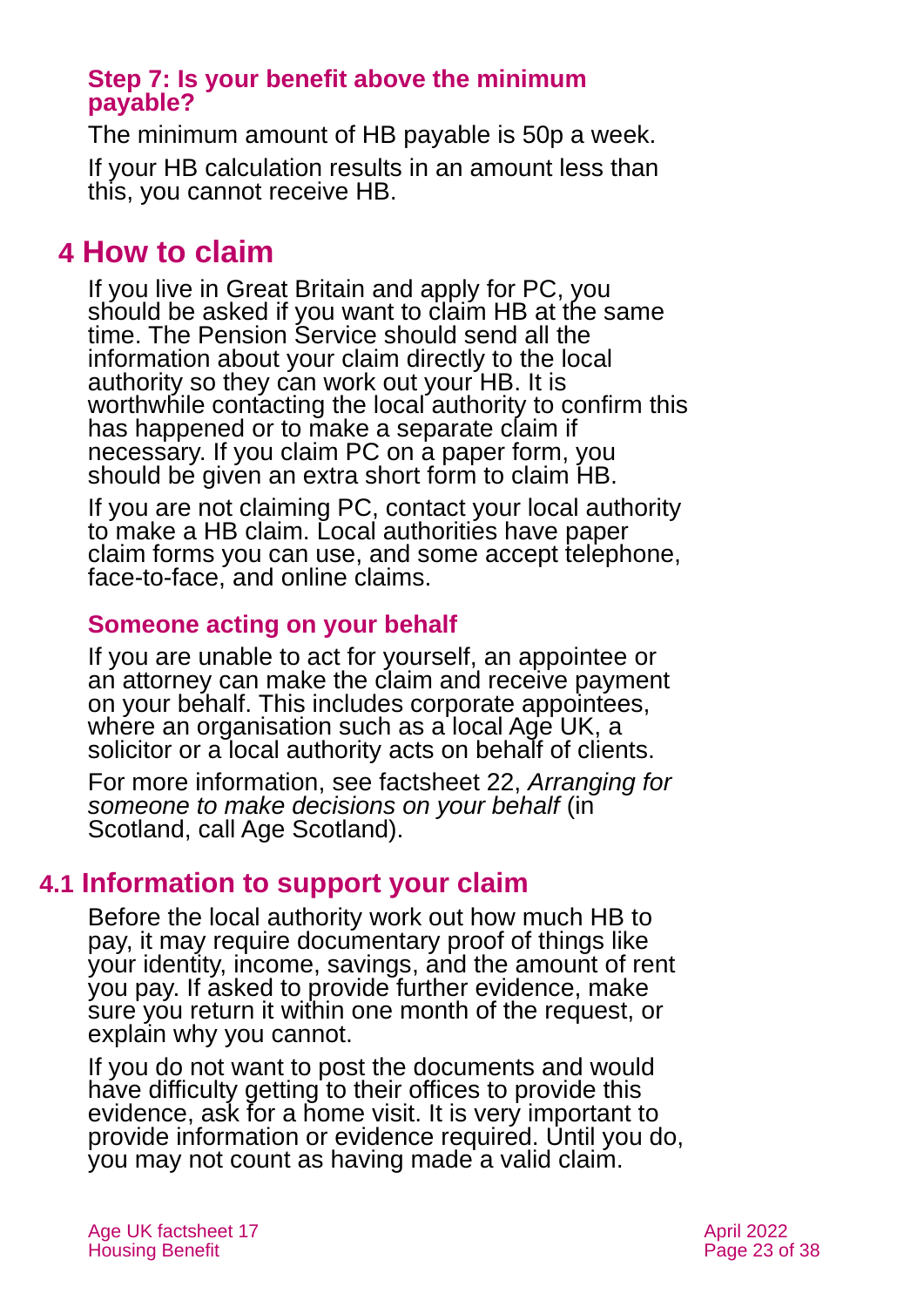# **4.2 Backdating**

Your claim usually starts from the first Monday after the date the local authority receives notification of your intention to claim, as long as you submit a complete claim within one month of notifying them. If you do not notify them of your intention to claim, it usually starts on the Monday after the day they receive your claim form.

If you claim HB at the same time as PC, or within one month of a successful PC claim, your HB should start from the Monday after the start of your PC.

HB can be backdated for up to three months before the date of your claim, as long as you met the qualifying conditions during the backdating period. There is no need to show good cause for the delay in claiming, it is simply a case of making the request for backdating when you claim.

# **4.3 How long will the claim take?**

Your application should be decided within 14 days of the local authority receiving the complete claim or as soon as possible after that. Unfortunately it often takes longer than 14 days. If claims from private and housing association tenants cannot be processed within 14 days, the local authority should make a payment on account, which is an estimated amount.

Payment on account should be made automatically. If it is not, remind the local authority they can make these payments. The only time when they do not make a payment on account is if you have not supplied the evidence the local authority has requested. If you experience hardship because of a delay with your claim, get advice.

# <span id="page-23-0"></span>**5 Decisions and payments**

You should receive a written decision on your claim. If your claim is refused, the decision notice should give the reasons. If your claim is successful, the decision notice has details of the amount of HB awarded, how it will be paid, and your duty to report any relevant changes in your circumstances.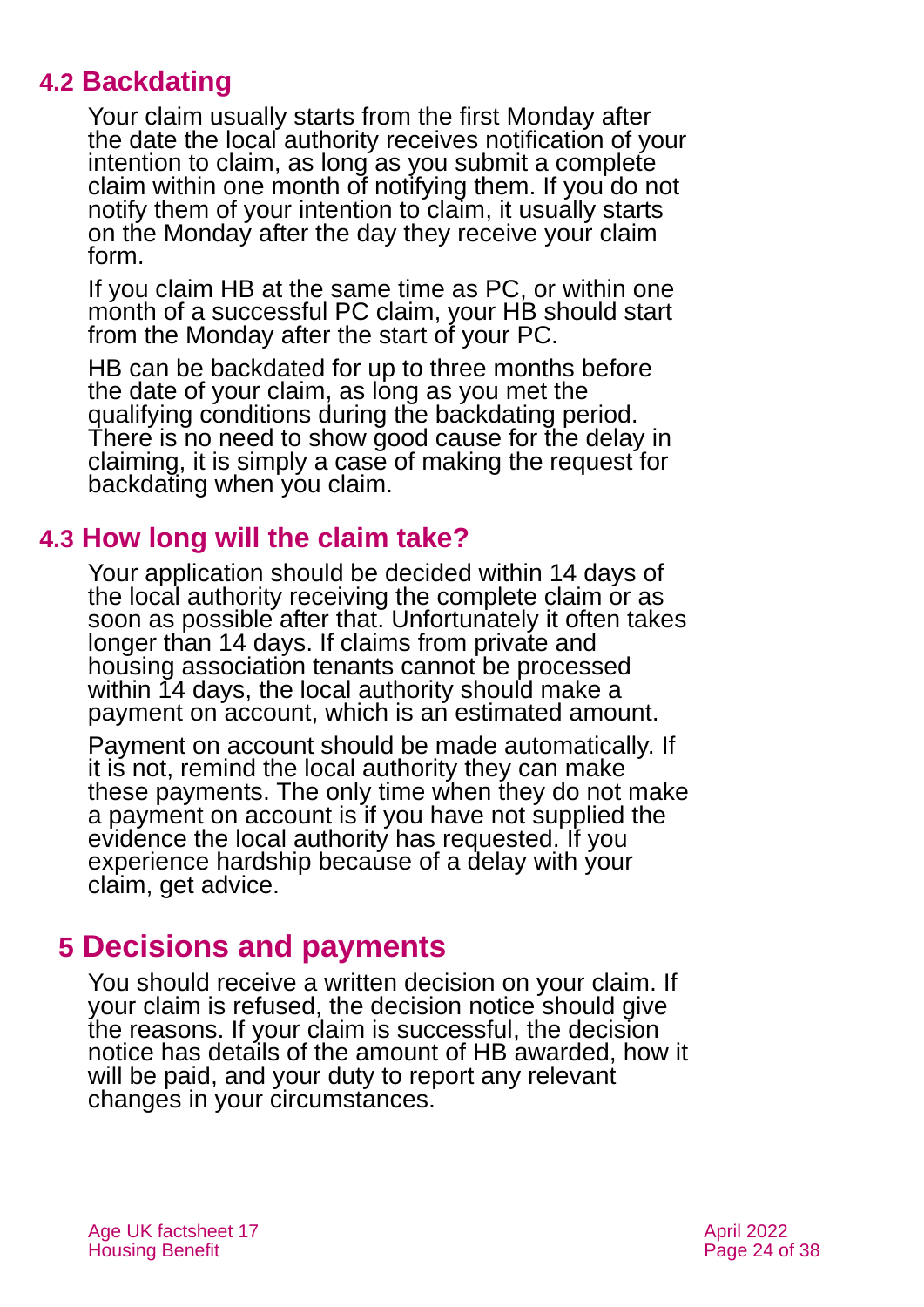The decision notice usually includes a breakdown of the applicable amount and income figure used in the calculation, which you can check against the steps set out in [section 3.](#page-6-0) In particular, it is a good idea to make sure they have used the correct income and capital figures.

The decision notice explains how you can ask for a fuller explanation of how your HB was calculated and your appeal rights. If the local authority makes a new decision on your claim, for example if your circumstances change, you are sent a new decision notice.

#### **5.1 If you disagree with a decision about your benefit**

If you disagree with a decision about your HB, you can ask for the decision to be reconsidered or make an appeal.

You are sent details of how to do this in the decision letter. It is important to challenge a decision or get advice as quickly as possible because there are time limits that generally mean you must act within one month.

#### **Note**

See factsheet 74, *[Challenging welfare benefit](https://www.ageuk.org.uk/globalassets/age-uk/documents/factsheets/fs74_challenging_welfare_benefit_decisions_fcs.pdf)  [decisions](https://www.ageuk.org.uk/globalassets/age-uk/documents/factsheets/fs74_challenging_welfare_benefit_decisions_fcs.pdf)*, for more information about what you can do if you disagree with a decision.

# **5.2 Payment**

If you are a council tenant, HB is usually paid directly to your rent account, reducing the rent you actually have to pay.

If you are a private or housing association tenant, your HB may be paid into your bank account, or direct to the landlord. HB is often paid directly to the landlord when eight weeks or more rent is owed and this is also possible in other circumstances if you request it.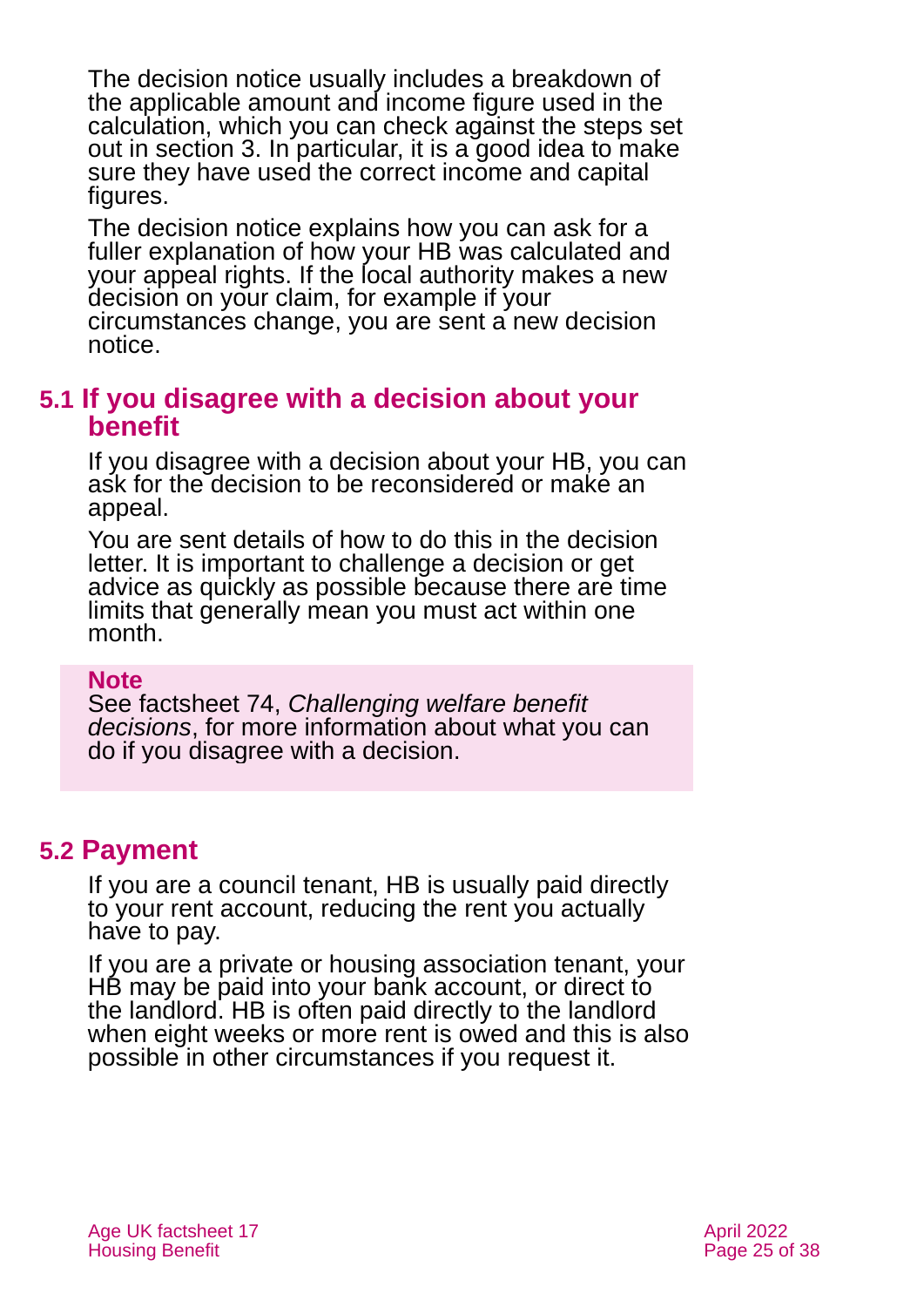### **5.3 Continuing payments when you claim Pension Credit**

If you move from Income Support, JSA or ESA to PC, you can continue to receive HB at the same rate for four weeks, providing you otherwise continue to qualify for HB, and:

- the DWP certifies that you or your partner has claimed PC, or
- ⚫ your entitlement to Income Support, JSA or ESA stops because you are no longer entitled to it because of your age.

### <span id="page-25-0"></span>**5.4 Overpayments**

If you are paid too much HB, there is an overpayment and you may have to repay the money. This can occur if the local authority made a mistake on your claim, or you did not tell them about a change in your circumstances.

You cannot normally be required to repay an overpayment if it was caused by '*official error*' and you could not reasonably be expected to have known you were being overpaid at the time.

If asked to repay an overpayment, check whether the overpayment is calculated correctly and whether you should have to repay it. You have a right to appeal about the amount of an overpayment and the decision to recover it.

If the local authority can recover overpaid HB, it has discretion not to do so. You can ask them to use their discretion not to recover an overpayment. Explain why they should apply discretion to your case, for example the impact on your health if you have ill health, or if you will experience financial hardship.

If an overpayment has to be repaid, it can be recovered from you, your partner, or the person who received HB, for example, your landlord. HB overpayments are usually recovered by reducing your future HB.

Recovery of the overpayment is normally at the rate of £11.55 a week, although it can be higher if the overpayment was caused by fraud, or you are working, or receive war widows or war disablement pension.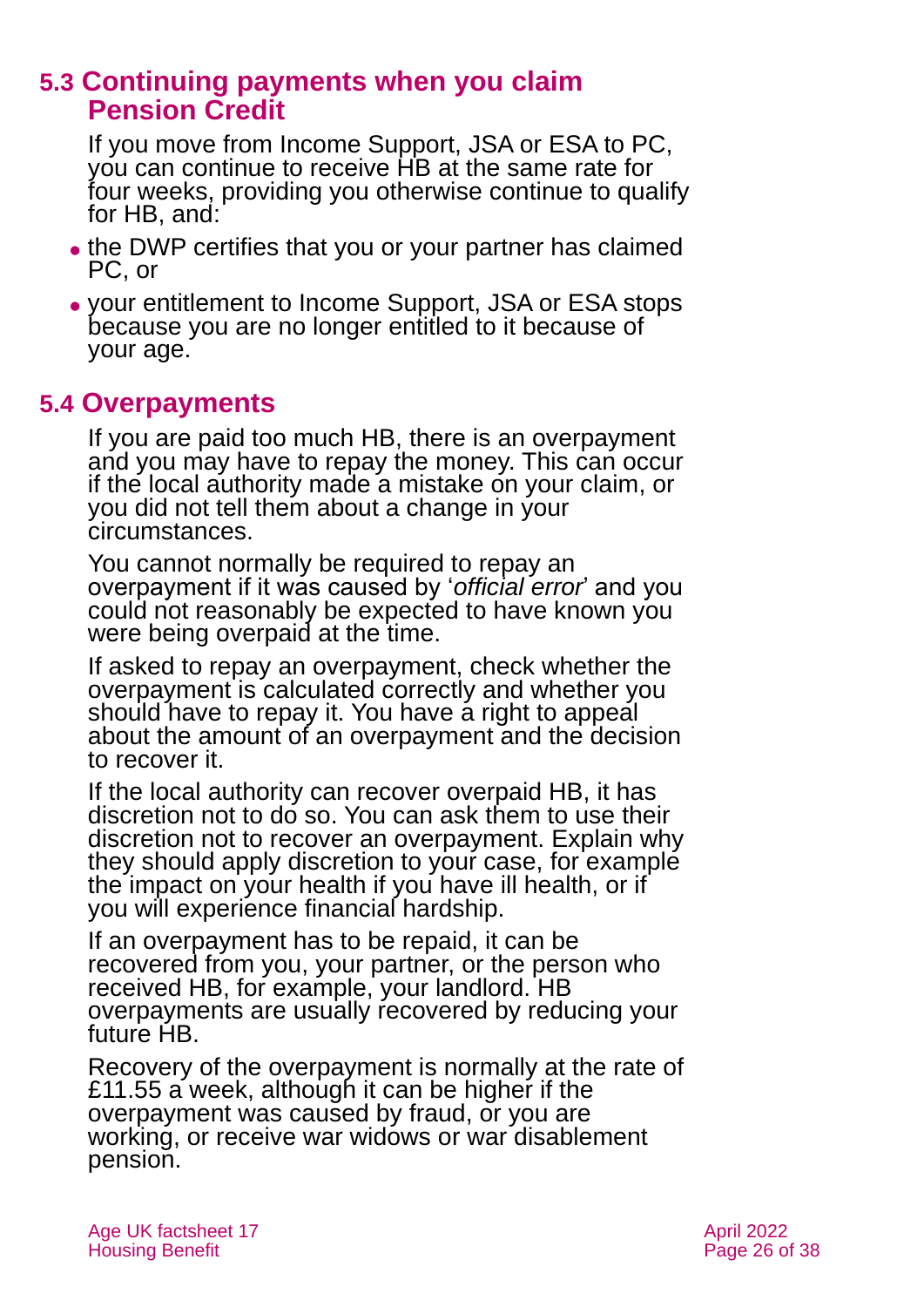You may be able to negotiate the amount of the reduction and how quickly the debt is recovered. Typically, you need to demonstrate the financial difficulties you may suffer due to the proposed rate of recovery.

# <span id="page-26-0"></span>**5.5 Discretionary Housing Payments**

If you receive HB but this does not cover your full rent, you may be able to get a Discretionary Housing Payment (DHP) from the local authority.

These can be paid if you need extra financial assistance and are entirely discretionary. They are also time limited payments so you need to reapply if you continue to need help with paying the rent.

Lump sums for rent in advance or deposit can be covered by a DHP.

The following **cannot** be covered by a DHP:

- ⚫ ineligible service charges under the HB scheme
- water and sewerage charges
- liability for Council Tax
- ⚫ rent payments increased to cover rent arrears, service charges or other unpaid charges
- ⚫ reduction in HB because an overpayment recovery
- suspension of HB payments.

Ask your local authority how to apply as there is usually a DHP application form. You are asked to breakdown your income and expenditure and you should explain any special circumstances that apply to you or members of your household.

Special circumstances can include:

- ⚫ you are disabled and have to pay for special equipment, care costs, or a special diet
- ⚫ your heating bills are high because you are at home most days or feel the cold because of a medical condition
- ⚫ it would be unreasonable to expect you to find and move to cheaper accommodation because your current home has adaptations to help you cope with a disability or is near to someone who helps you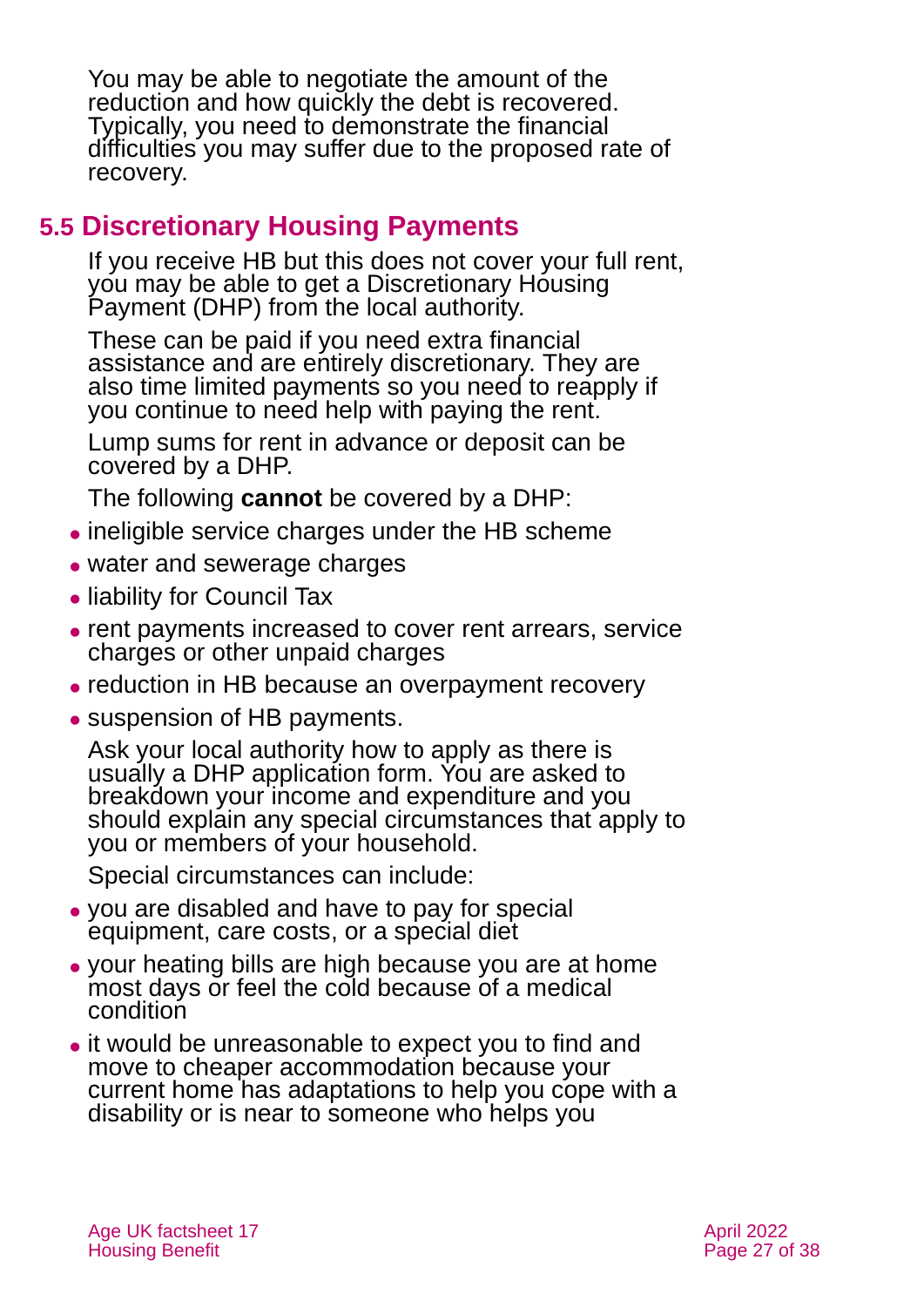⚫ your HB is affected by welfare reforms such as changes to LHA rates or a reduced personal allowance.

The local authority has a right to decide whether to grant a DHP, how much it is, and how long to grant it for. You cannot appeal a DHP decision but you can write and ask them to reconsider a decision.

#### **Action**

If you want to apply for a DHP, it is a good idea to ask a local advice agency to help with the application.

# <span id="page-27-0"></span>**6 Changes of circumstances**

Your local authority should tell you about the changes you need to report. If in doubt, tell them anyway to make sure you do not have to repay money or get less benefit than you are entitled to. It is important to report changes within one month of the date of the change.

If you delay reporting a change in circumstances for longer than one month, an increase in your HB is only paid from the Monday after you report the change, unless there is a good reason for the delay.

If a change in circumstances reduces your HB, the reduction is made from the date the change occurred, so any delay in reporting the change can result in a recoverable overpayment (see [section 5.4\)](#page-25-0).

#### **6.1 Reporting changes if you are not getting Pension Credit**

If you do not get PC, you need to report any changes that might affect your HB to the local authority, including changes to:

- ⚫ your tenancy or rent unless you are a local authority tenant
- ⚫ your income and capital
- ⚫ your household or your status as a single person or member of a couple
- ⚫ number of boarders or sub-tenants you have or the payments they make
- ⚫ the number or circumstances of any non-dependants such as an increase in income

Age UK factsheet 17 April 2022 **April 2022** Housing Benefit **Page 28 of 38**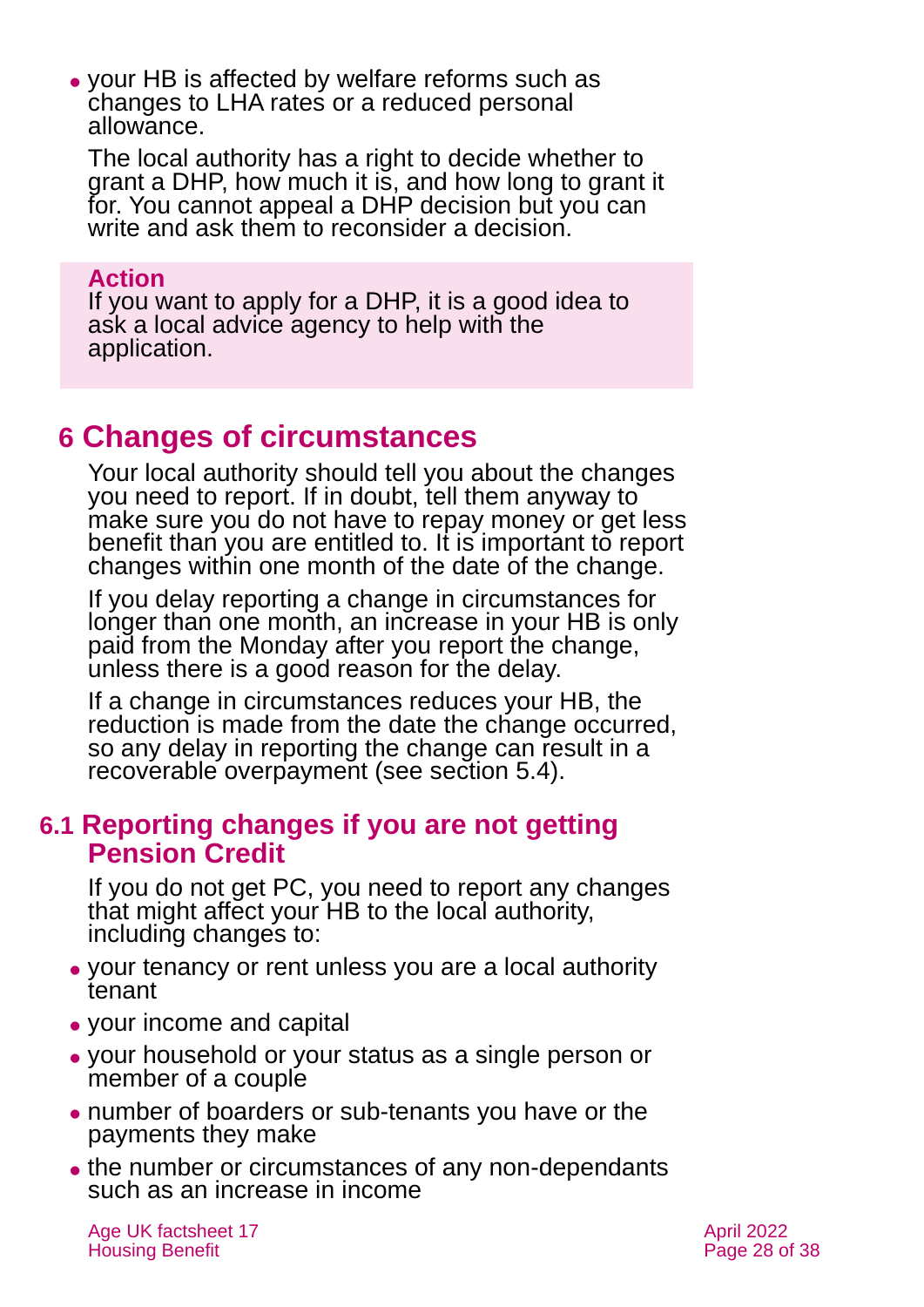• absences from home likely to exceed four weeks.

# **6.2 Reporting changes if you are getting Pension Credit**

If you get PC, you must report the following changes to the local authority, including changes to:

- ⚫ your tenancy or rent unless you are a local authority tenant
- ⚫ the number or circumstances of non-dependants such as an increase in income
- absences from home likely to exceed four weeks.

If you receive the Guarantee Credit part of PC, you do not have to report other changes to the local authority.

You may need to tell the Pension Service, depending on whether you have an assessed income period (a specified period during which you do not need to report changes to your pensions, annuities, equity release income or capital).

See factsheet 48, *[Pension Credit,](https://www.ageuk.org.uk/globalassets/age-uk/documents/factsheets/fs48_pension_credit_fcs.pdf)* for more information.

If you only receive PC Savings Credit, you must tell the local authority about:

- ⚫ increased capital that takes you over the £16,000 capital limit (whether or not you have an assessed income period)
- ⚫ changes affecting a child in your household that could affect your HB
- ⚫ changes to your status as a couple or your partner's income and capital that has not been taken into account in your PC award. This is only likely to apply in very limited circumstances, for example, if a partner abroad is no longer included for PC but is for HB.

The Pension Service should inform the local authority of other changes in your circumstances. If your PC stops for any reason, the Pension Service inform the local authority and your HB is also stopped.

If a PC Guarantee Credit claim ceases and is not reinstated, the normal capital limit for HB applies  $(E16,000)$ . You may qualify for HB, so make a new HB claim, requesting backdating to the date your PC stopped.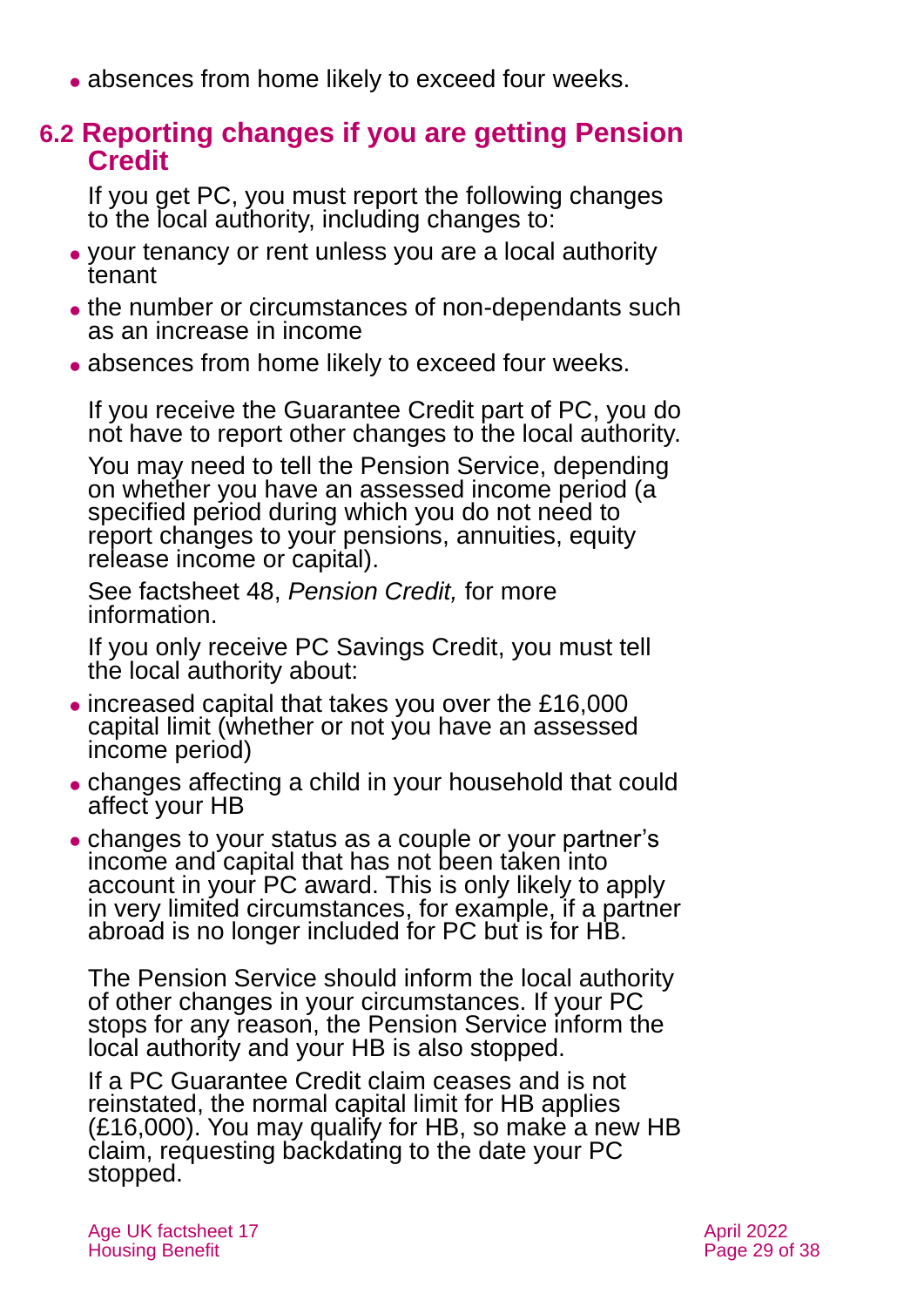# **6.3 Changes to non-dependant deductions**

Changes due to non-dependants that reduce your benefit do not apply until 26 weeks after the change of circumstances.

This applies when:

- the claimant or partner is State Pension age or over, and
- ⚫ a non-dependant arrives in the household, or
- an existing non-dependant's income increases, and
- the non-dependant change would reduce HB.

# **6.4 Temporary absence from home**

You can continue to get HB whilst you are temporarily away from home.

To keep getting HB when you are temporarily away, you must:

- usually live in that home
- intend to return to your home
- not rent out your home while away.

Depending on why you are away from home, you can continue to get HB for periods between four and 52 weeks. You must expect to return within the time limit. HB stops as soon as you go away, if you know you are going away for longer than the rules allow.

You do not have to tell the local authority every time you are away from home for short periods. You must tell the local authority if you know your stay away will be longer than the rules allow. If you do not tell them, you may be overpaid HB and have to pay money back.

### **Absence in Great Britain**

You can get HB for up to 13 weeks if you are in Great Britain and you are away from home for any reason, for example, on holiday.

You can get HB up to 52 weeks in Great Britain if you are away due to:

- ⚫ fleeing home due to violence or a fear of violence
- ⚫ being in hospital
- being on a government-approved training course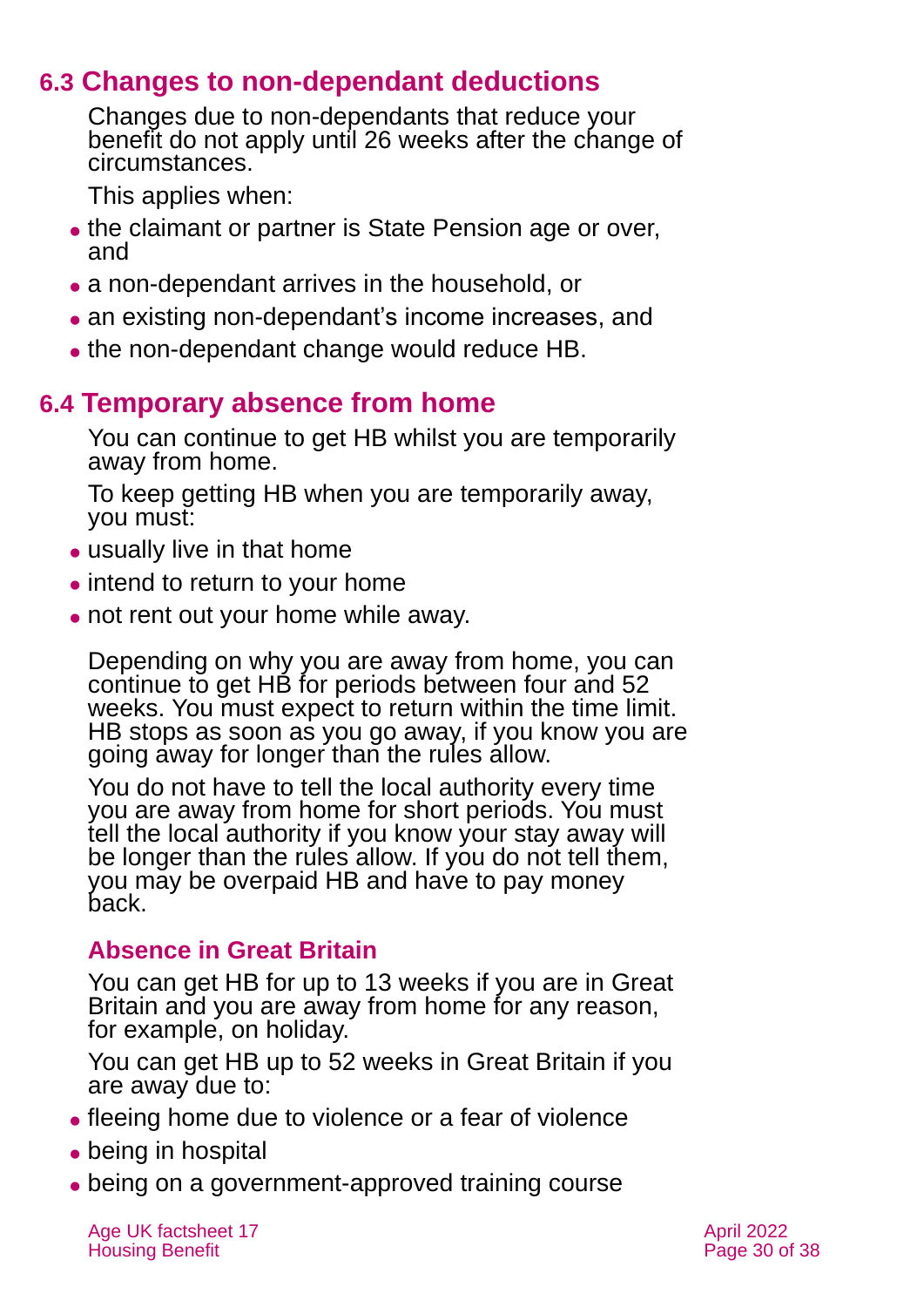- ⚫ receiving temporary or respite care in a residential care home
- ⚫ providing care for a child whose parent or guardian is away from home receiving medical treatment.

#### **Absence abroad**

If you go abroad, you usually only get HB for up to four weeks. Going abroad is anywhere outside Great Britain. Staying in Northern Ireland, the Channel Islands and the Isle of Man counts as going abroad.

In certain circumstances you can get HB when you are abroad for a longer period, for example up to:

- ⚫ eight weeks if your absence is connected to the death of a close relative
- 26 weeks if you are receiving medical treatment, in hospital, or fleeing domestic violence.

# **6.5 Moving home**

You normally only get HB for one home but there are exceptions. For example, you may be able to get benefit for two homes for up to four weeks if you move to a new home and you are still liable to make payments on your previous home; or your move to a new home is delayed because it is being adapted to meet disability needs.

You cannot normally get HB towards the rent on a new home until you move in, although you may qualify for HB for a period of up to four weeks before you move in if you were in hospital or a care home when you took on the tenancy. You cannot get HB on two homes in this situation.

### **6.6 If your HB stops and you are a mixed age couple**

If you are part of a mixed age couple (where one partner is under State Pension age, see [section 2.3\)](#page-4-0) and you lose entitlement to HB for one week, you cannot re-claim it until both of you reach State Pension age. You may have to claim Universal Credit in the meantime.

The exception is if, during the period you were not entitled to HB, you remained entitled to Pension Credit (PC). In which case, you can re-claim pension age HB provided you remain entitled to PC.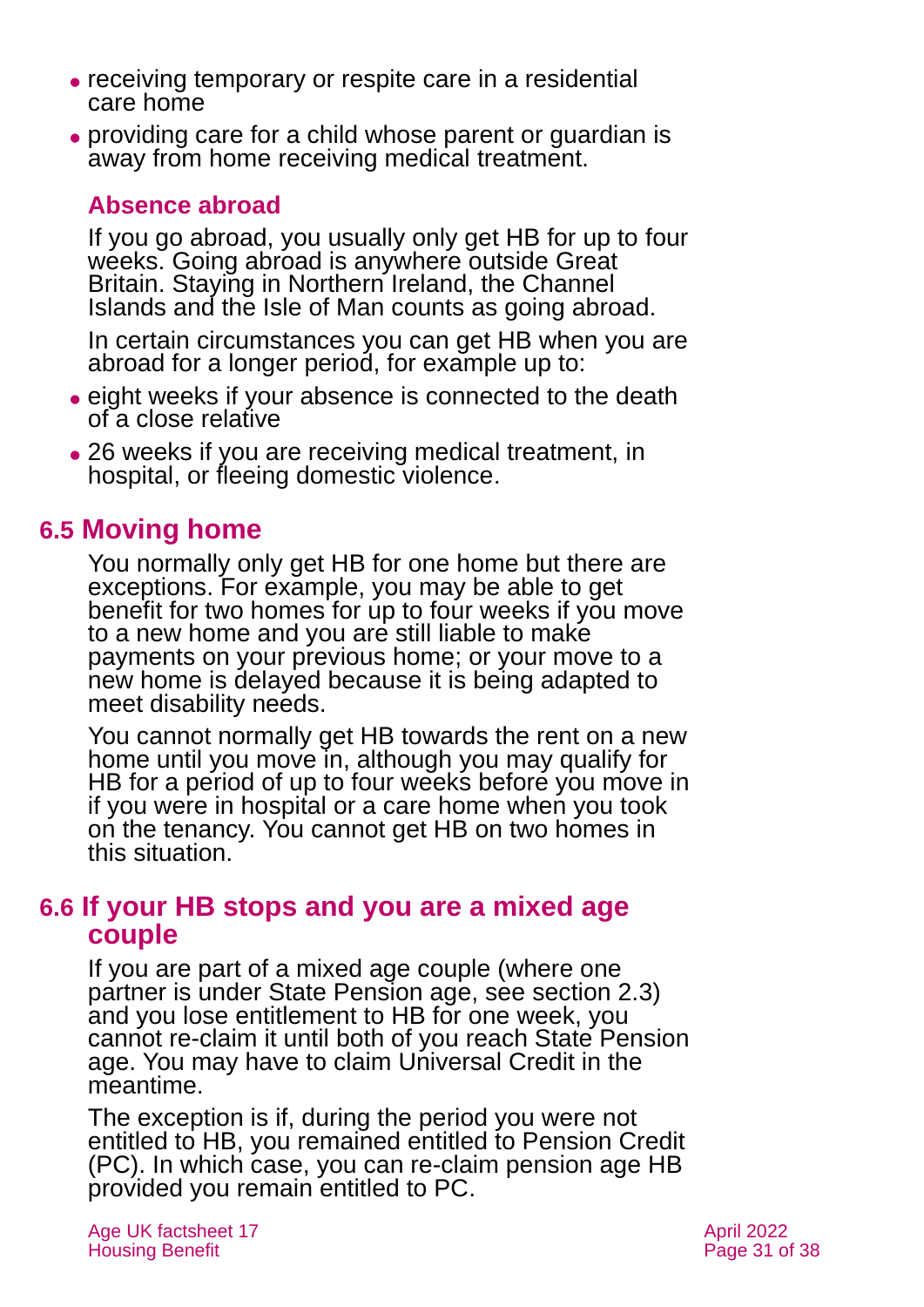# **6.7 Forming a mixed-age couple when claiming HB**

If you claim HB only as a single person and then become a couple with a partner below State Pension age, your HB award stops and you cannot reclaim until you both reach State Pension age. You may have to claim Universal Credit instead.

# **6.8 Changes in the Local Housing Allowance rate**

If you are a private tenant with HB assessed under LHA rules, the LHA rate that applies to you normally stays the same until the following January. Your HB claim is reviewed every January when the new LHA rate is applied to your claim. The new rate can be higher, lower, or the same as the previous LHA rate.

If you have a change of circumstances between annual reviews, a new LHA rate might apply if, for example, you change address, your rent changes, or the number of people you live with changes.

### **6.9 New determinations by the Rent Officer**

If you are a private tenant whose eligible rent is determined by the Rent Officer, their determination normally stays the same for a year. Your HB claim is reviewed once a year at which time the Rent Officer makes a new determination. The new eligible rent can be higher, lower, or the same as the previous determination.

There are other circumstances where the local authority can ask for a new determination by the Rent Officer including if there is a change to your household, a change in the condition of the property, or an increase in the rent.

# <span id="page-31-0"></span>**7 DWP Guidance**

The DWP provides a range of guidance documents with information about benefits which you may find useful. For Housing Benefit, guidance can be found at [www.gov.uk/government/collections/housing-benefit](http://www.gov.uk/government/collections/housing-benefit-and-council-tax-benefit-manual)[and-council-tax-benefit-manual](http://www.gov.uk/government/collections/housing-benefit-and-council-tax-benefit-manual)

Specific areas of guidance highlighted in this factsheet can be found by using the above link and selecting the appropriate heading: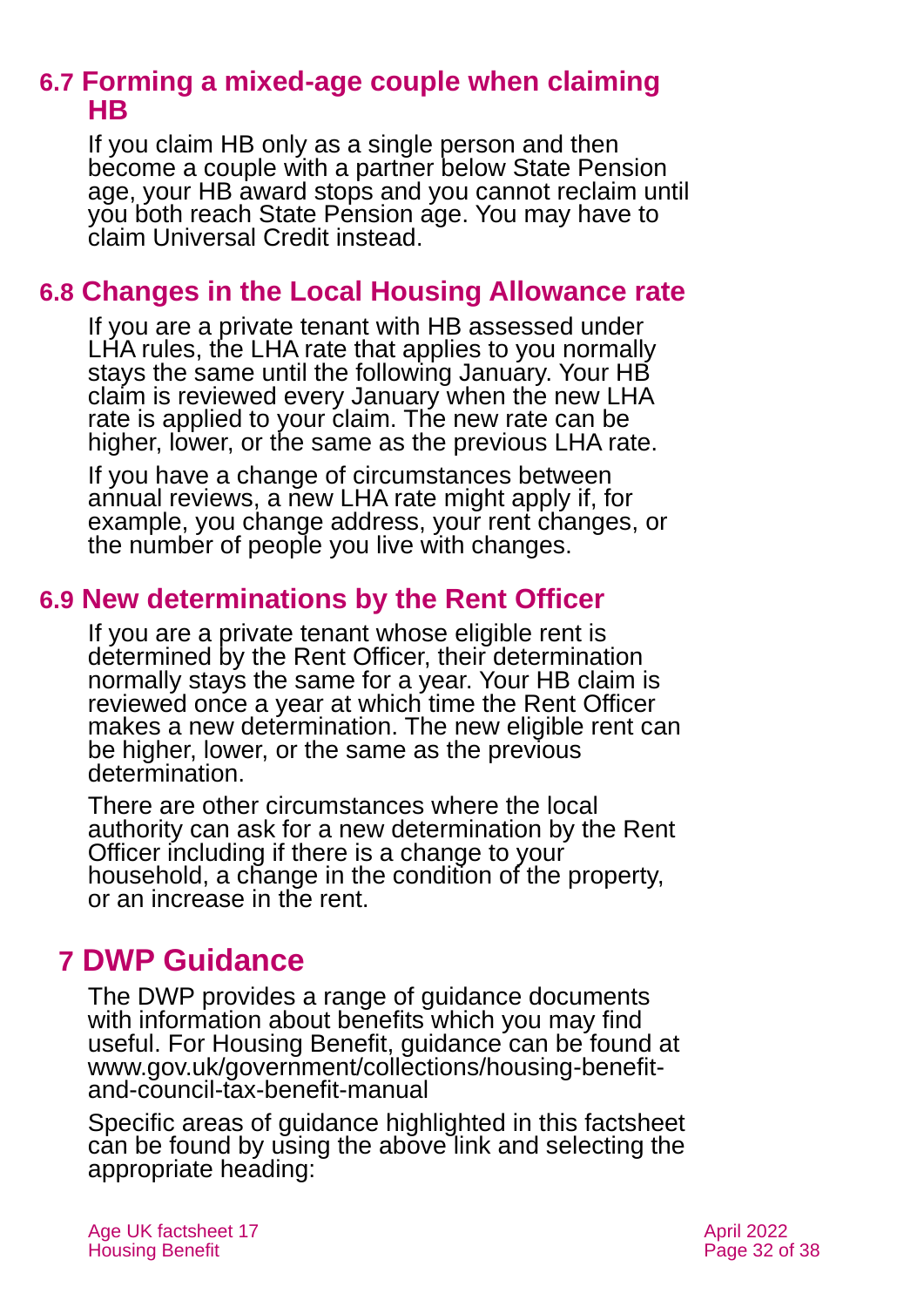- ⚫ **Eligible rent** [\(section 2.4\)](#page-5-0) *[Part A, A4: Eligible rent](https://assets.publishing.service.gov.uk/government/uploads/system/uploads/attachment_data/file/236953/hbgm-a4-eligible-rent.pdf)*
- ⚫ **Service charges** (page 9) *[Part A, A4: Eligible rent](https://assets.publishing.service.gov.uk/government/uploads/system/uploads/attachment_data/file/236953/hbgm-a4-eligible-rent.pdf)*, from paragraph 4.700
- ⚫ **Non-dependant deductions** (pages 9-10) *[Part A,](https://assets.publishing.service.gov.uk/government/uploads/system/uploads/attachment_data/file/236954/hbgm-a5-calculating-benefit.pdf)*  [A5: Calculating benefit](https://assets.publishing.service.gov.uk/government/uploads/system/uploads/attachment_data/file/236954/hbgm-a5-calculating-benefit.pdf), from paragraph 5.500
- ⚫ **Capital** (pages 11-12) *[Part B, BP1: Assessment of](https://assets.publishing.service.gov.uk/government/uploads/system/uploads/attachment_data/file/365783/hbgm-bp1-assessment-of-capital.pdf)  [capital](https://assets.publishing.service.gov.uk/government/uploads/system/uploads/attachment_data/file/365783/hbgm-bp1-assessment-of-capital.pdf)*
- ⚫ **Income** (pages 12-14) *[Part B, BW2: Assessment of](https://assets.publishing.service.gov.uk/government/uploads/system/uploads/attachment_data/file/236963/hbgm-bp2-assessment-of-income.pdf)  [income.](https://assets.publishing.service.gov.uk/government/uploads/system/uploads/attachment_data/file/236963/hbgm-bp2-assessment-of-income.pdf)*
- ⚫ **Residence and immigration requirements** [\(section](#page-6-2)  [2.6\)](#page-6-2)

*Settled status –* If you are an EEA citizen (except Irish citizens who do not need leave to remain in the UK) and have *'settled status'*, you have indefinite leave to remain in the UK and are not subject to immigration control. You can stay in the UK and be eligible for certain benefits, subject to satisfying other conditions, such as those outlined in this factsheet for HB.

*Pre-settled status –* If you are an EEA citizen (except Irish citizens) and have *'pre-settled status'* (for example, because you have not lived in the UK for at least five years), you can stay in the UK but you are not automatically eligible for certain benefits (such as those which require you to have settled status like HB).

In order to be eligible, you must normally demonstrate you are exercising a qualifying *right to reside* under the *[Immigration \(European Economic Area\)](https://www.legislation.gov.uk/uksi/2016/1052/made)  [Regulations 2016](https://www.legislation.gov.uk/uksi/2016/1052/made)*.

Guidance on *right to reside* can be found within *[DMG](https://assets.publishing.service.gov.uk/government/uploads/system/uploads/attachment_data/file/949265/dmg-chapter-07-part-03-habitual-residence-and-right-to-reside-is-jsa-spc-esa-072770-073779.pdf)  [Vol 2 Ch 7 Part 3: Habitual residence and right to](https://assets.publishing.service.gov.uk/government/uploads/system/uploads/attachment_data/file/949265/dmg-chapter-07-part-03-habitual-residence-and-right-to-reside-is-jsa-spc-esa-072770-073779.pdf)  [reside,](https://assets.publishing.service.gov.uk/government/uploads/system/uploads/attachment_data/file/949265/dmg-chapter-07-part-03-habitual-residence-and-right-to-reside-is-jsa-spc-esa-072770-073779.pdf)* from paragraph 073492 and for further information see *[cpag.org.uk/welfare-rights/legal-test](https://cpag.org.uk/welfare-rights/legal-test-cases/current-test-cases/eu-pre-settled-status)[cases/current-test-cases/eu-pre-settled-status](https://cpag.org.uk/welfare-rights/legal-test-cases/current-test-cases/eu-pre-settled-status)*

If you have *'pre-settled status'*, you can stay in the UK for up to five years from the date you got your status, but you must apply for *'Settled status'* before your presettled status expires to stay in the UK. For more information, see *[www.gov.uk/settled-status-eu](http://www.gov.uk/settled-status-eu-citizens-families/switch-from-presettled-status-to-settled-status)[citizens-families/switch-from-presettled-status-to](http://www.gov.uk/settled-status-eu-citizens-families/switch-from-presettled-status-to-settled-status)[settled-status](http://www.gov.uk/settled-status-eu-citizens-families/switch-from-presettled-status-to-settled-status)*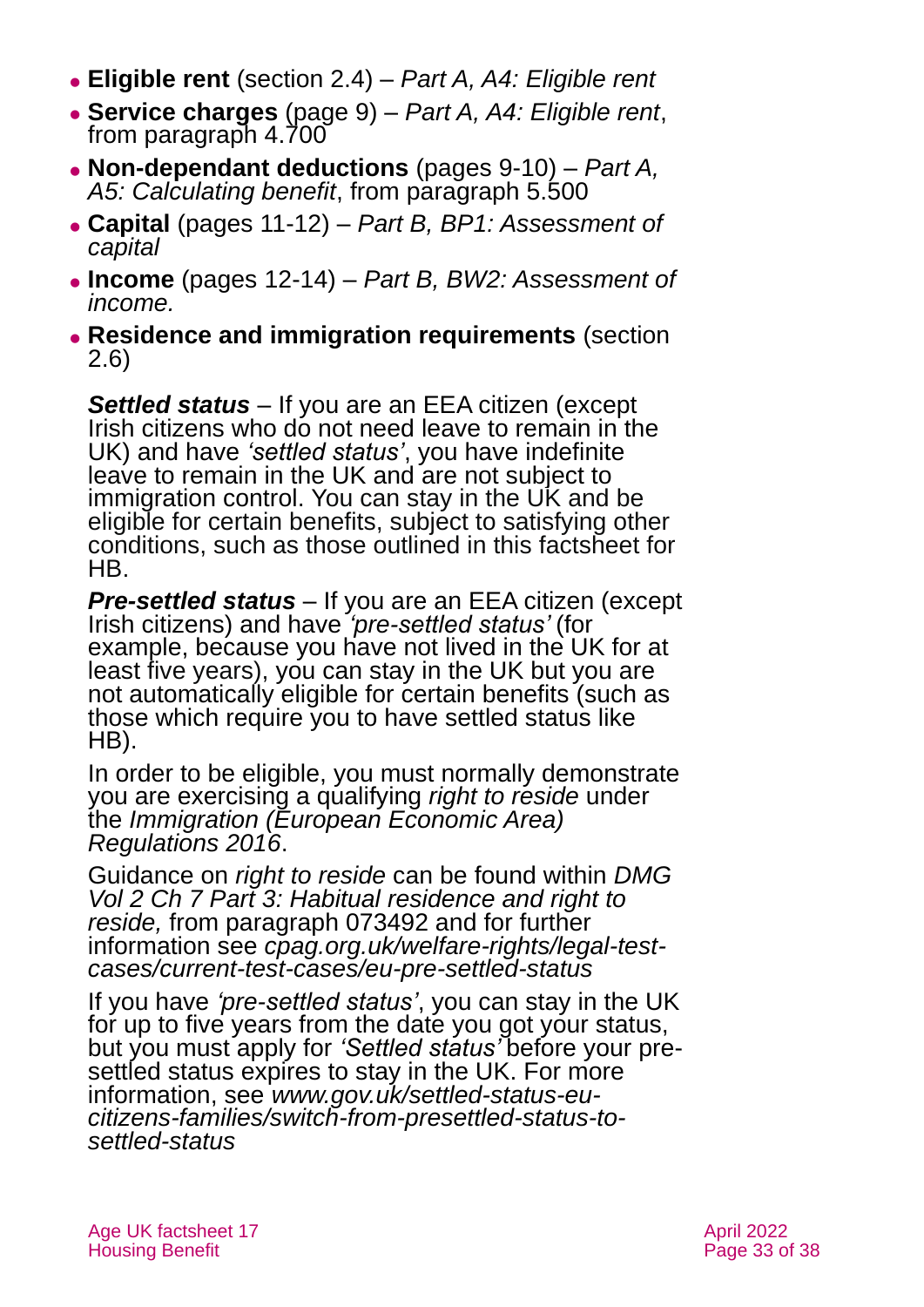*Started living in the UK after 31 December 2020 –* If you moved to the UK after 31 December 2020, the only way you can be eligible for the EU Settlement Scheme is if you are a family member of an EEA or Swiss citizen and that person was living in the UK by 31 December 2020. For more information see *[www.gov.uk/settled-status-eu-citizens-families/join-EU-](http://www.gov.uk/settled-status-eu-citizens-families/join-EU-EEA-Swiss-family-member)[EEA-Swiss-family-member](http://www.gov.uk/settled-status-eu-citizens-families/join-EU-EEA-Swiss-family-member)*

If the above is not applicable, you are subject to immigration control (and so not eligible for certain benefits like PC) until you have the necessary immigration leave to remain in the UK. For more information see *[www.gov.uk/check-uk-visa](http://www.gov.uk/check-uk-visa)*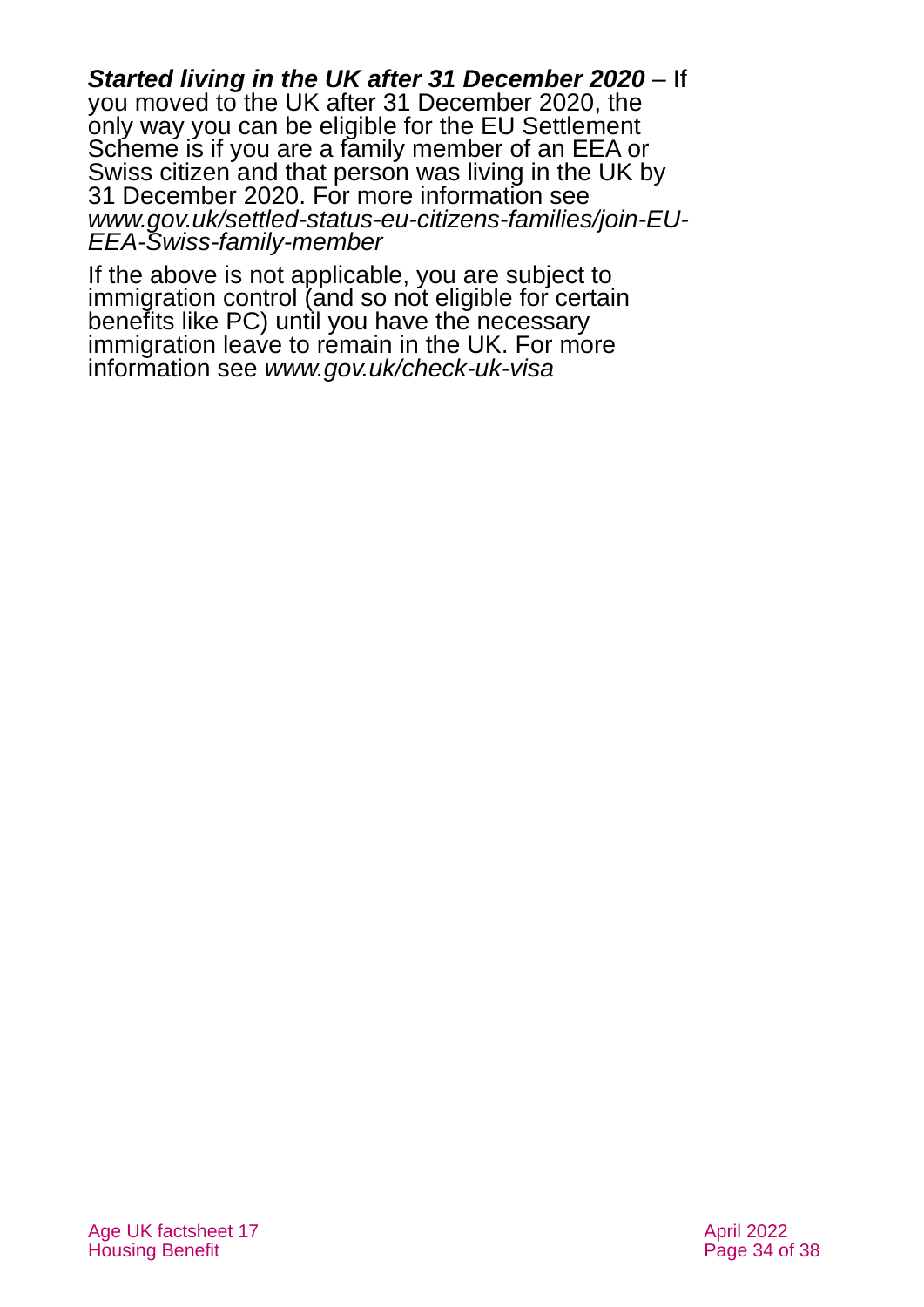# **Useful organisations**

#### <span id="page-34-0"></span>**Citizens Advice**

England or Wales go to [www.citizensadvice.org.uk](http://www.citizensadvice.org.uk/) Scotland go to [www.cas.org.uk](http://www.cas.org.uk/) In England telephone 0800 144 8848 In Wales telephone 0800 702 2020 In Scotland telephone 0800 028 1456

National network of advice centres offering free, confidential, independent advice, face to face or by telephone.

#### **Gov.uk**

[www.gov.uk](http://www.gov.uk/)

Official website for government information and services. Includes information about State and private pensions.

#### **Pension Service (The)**

[www.gov.uk/browse/working/state-pension](http://www.gov.uk/browse/working/state-pension) Telephone 0800 731 0469 Future Pension Centre 0800 731 0175

Details of state pensions including forecasts and claiming your pension.

#### **Settled**

[settled.org.uk/en/](https://settled.org.uk/en/)

Advice and support about the EU Settlement Scheme.

#### **Shelter**

[www.shelter.org.uk](http://www.shelter.org.uk/) Telephone 0808 800 4444

A national charity providing telephone advice to people with housing problems on tenancy rights, homelessness, repairs and housing benefit.

### **Shelter Cymru**

[www.sheltercymru.org.uk](http://www.sheltercymru.org.uk/) Telephone 08000 495 495

#### **Social Security Scotland**

<https://www.socialsecurity.gov.scot/> Telephone 0800 182 2222

Responsible for paying ADP in Scotland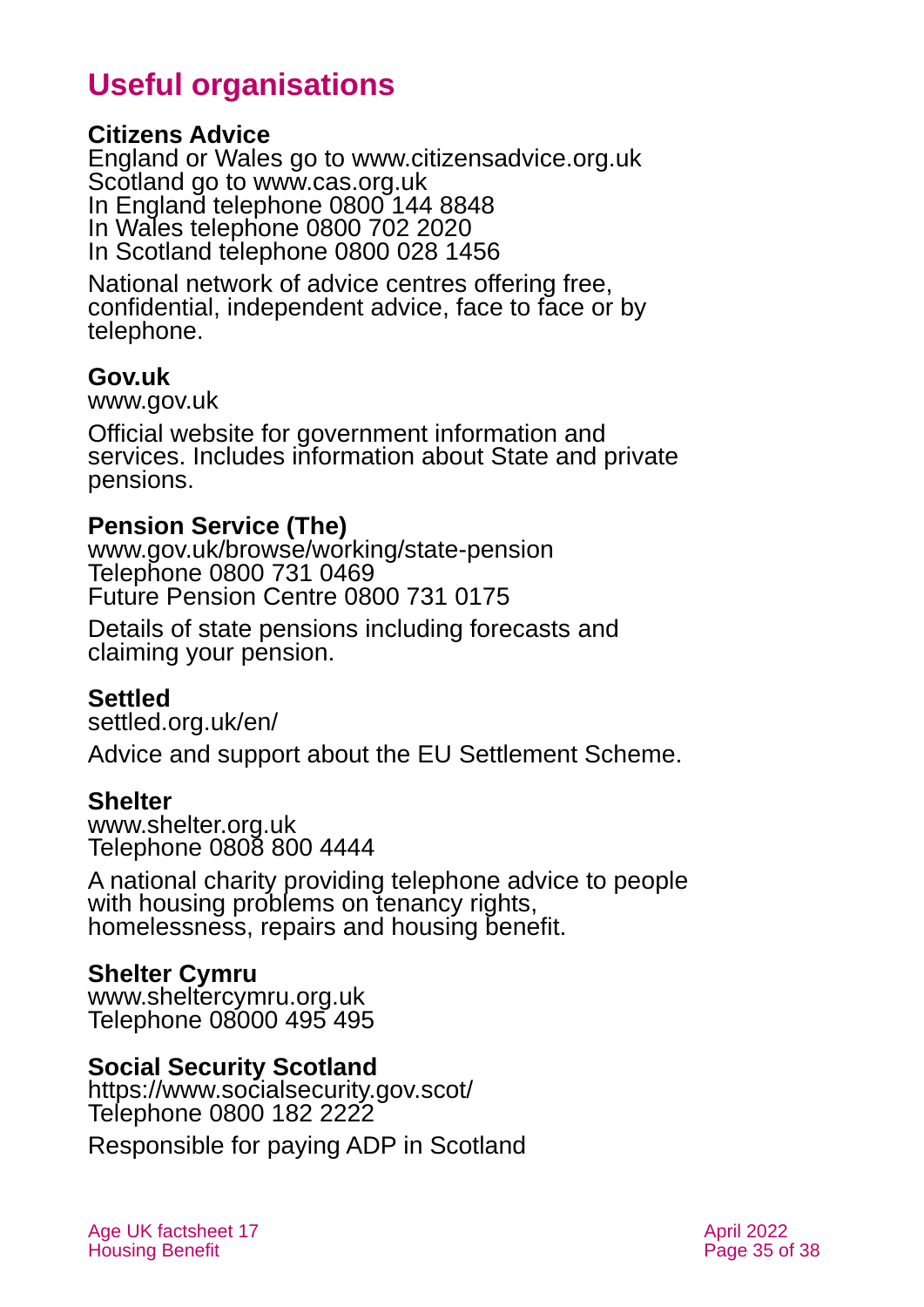#### **Valuation Office Agency**

[www.gov.uk/government/organisations/valuation](http://www.gov.uk/government/organisations/valuation-office-agency)[office-agency](http://www.gov.uk/government/organisations/valuation-office-agency)

The VOA gives the government valuations and property advice in relation to benefits and taxation.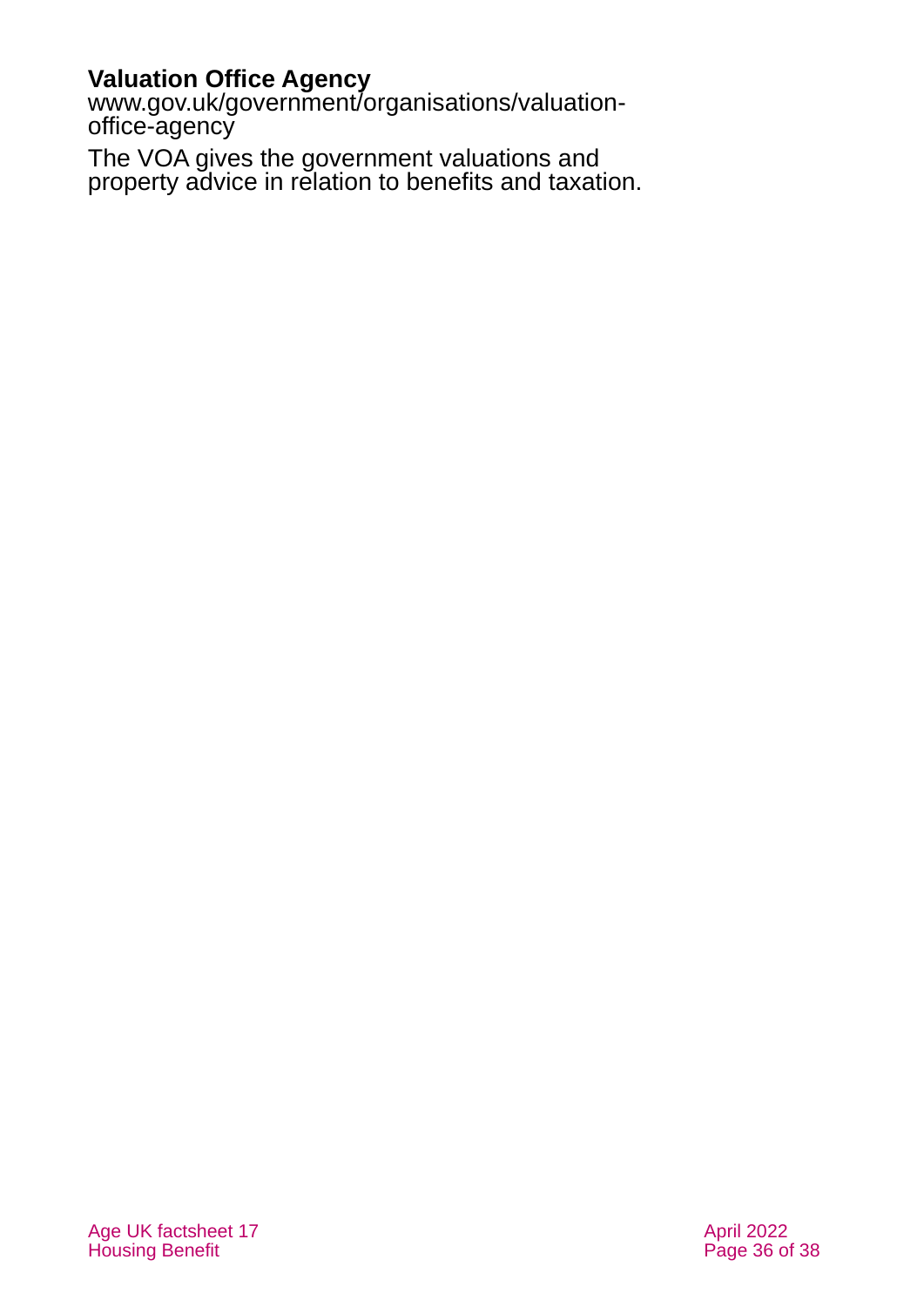# **Age UK**

Age UK provides advice and information for people in later life through our Age UK Advice line, publications and online. Call Age UK Advice to find out whether there is a local Age UK near you, and to order free copies of our information guides and factsheets.

#### <span id="page-36-1"></span>**Age UK Advice**

[www.ageuk.org.uk](http://www.ageuk.org.uk/) 0800 169 65 65 Lines are open seven days a week from 8.00am to 7.00pm

#### <span id="page-36-3"></span>**In Wales contact**

**Age Cymru Advice** [www.agecymru.org.uk](http://www.agecymru.org.uk/) 0300 303 4498

#### <span id="page-36-0"></span>**In Northern Ireland contact**

**Age NI** [www.ageni.org](http://www.ageni.org/) 0808 808 7575

#### <span id="page-36-4"></span>**In Scotland contact**

<span id="page-36-2"></span>**Age Scotland** [www.agescotland.org.uk](http://www.agescotland.org.uk/) 0800 124 4222

# **Support our work**

We rely on donations from our supporters to provide our guides and factsheets for free. If you would like to help us continue to provide vital services, support, information and advice, please make a donation today by visiting [www.ageuk.org.uk/donate](http://www.ageuk.org.uk/donate) or by calling 0800 169 87 87.